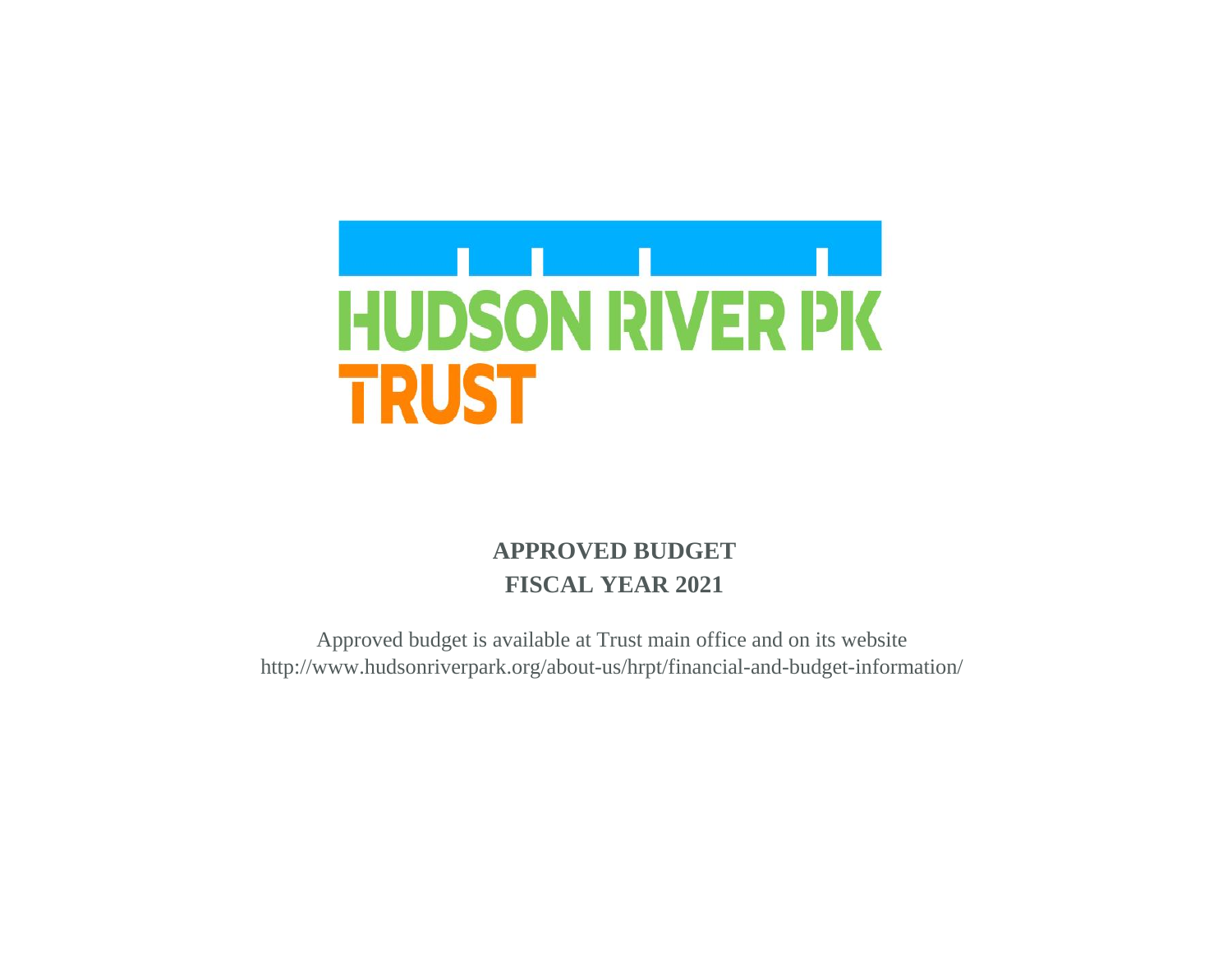## **HUDSON RIVER PARK TRUST - APPROVED FY 2021 BUDGET**

**INDEX OF TABLES**

| EXHIBIT 1 - REVENUE AND OPEX (COMPARISON FY APPROVED BUDGET 2020, PROJECTED ACTUALS 2020 AND APPROVED BUDGET 2021)   | Page 3     |
|----------------------------------------------------------------------------------------------------------------------|------------|
| EXHIBIT 2- FUNCTION SUMMARY-2020 APPROVED BUDGET VS PROJECTION 2020, 2021 APPROVED BUDGET                            | Page 4     |
| <b>EXHIBIT 2- FUNCTION SUMMARY - CHART 1</b>                                                                         | Page 5     |
| <b>EXHIBIT 2- FUNCTION SUMMARY - CHART 2</b>                                                                         | Page 6     |
| <b>EXHIBIT 3 - BUDGET SUMMARY (COMPARISON FY APPROVED 2021 BUDGET VS FY 2020 APPROVED BUDGET)</b>                    | Page 7     |
| <b>EXHIBIT 3 - BUDGET SUMMARY CHART</b>                                                                              | Page 8     |
| EXHIBIT 4 - REVENUE (COMPARISON FY 2021 APPROVED BUDGET VS FY 2020 APPROVED BUDGET)                                  | Page 9     |
| <b>EXHIBIT 4 - REVENUE CHART</b>                                                                                     | Page 10    |
| EXHIBIT 5 - PERSONNEL SERVICES (COMPARISON 2021 APPROVED BUDGET VS FY 2020 APPROVED BUDGET)                          | Page 11    |
| <b>EXHIBIT 5 - PERSONNEL SERVICES CHART</b>                                                                          | Page 12    |
| EXHIBIT 6 - OTHER THAN PERSONNEL SERVICES (COMPARISON FY2021 APPROVED VS FY2020 APPROVED AND PROJECTED ACTUALS 2020) | Page 13    |
| EXHIBIT 6 - OTHER THAN PERSONNEL SERVICES (COMPARISON 2021 APPROVED VS FY 2020 APPROVED)                             | Page 14    |
| <b>EXHIBIT 7 - CAPITAL EXPENSES &amp; CAPITAL MAINTENANCE FY 2021 APPROVED</b>                                       | Page 15    |
| <b>EXHIBIT 7 - CAPITAL EXPENSES &amp; CAPITAL MAINTENANCE CHART</b>                                                  | Page 16    |
| <b>SUPPORTING DOCUMENT</b>                                                                                           | Page 17-26 |
|                                                                                                                      |            |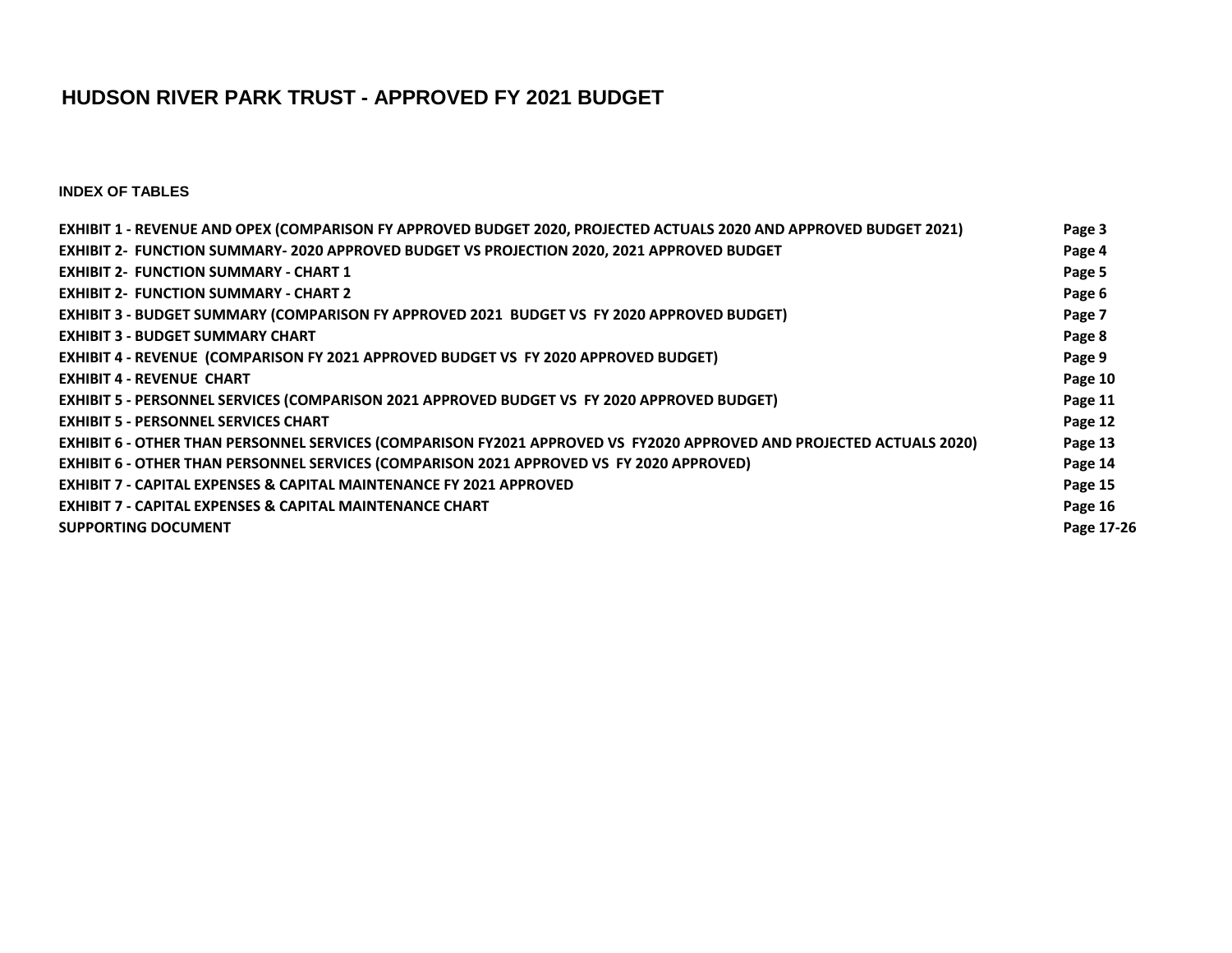## **HUDSON RIVER PARK TRUST - FY 2021 PROPOSED BUDGET**

| EXHIBIT 1 - REVENUE AND OPEX (COMPARISON FY APPROVED 2020, PROJECTED 2020 AND APPROVED 2021) |                |                 |                              |                                                                                                                                                                                                                                                                                              |
|----------------------------------------------------------------------------------------------|----------------|-----------------|------------------------------|----------------------------------------------------------------------------------------------------------------------------------------------------------------------------------------------------------------------------------------------------------------------------------------------|
|                                                                                              | <b>ACTUAL</b>  | <b>APPROVED</b> | <b>PROJECTED</b>             | <b>APPROVED</b>                                                                                                                                                                                                                                                                              |
|                                                                                              | FY2019         | FY2020          | FY2020                       | FY2021                                                                                                                                                                                                                                                                                       |
| <b>REVENUE</b>                                                                               |                |                 |                              |                                                                                                                                                                                                                                                                                              |
|                                                                                              |                |                 |                              |                                                                                                                                                                                                                                                                                              |
| <b>LEASE &amp; OCCUPANCY PERMITS</b>                                                         | \$27,560,697   | \$19,891,372    | \$22,549,734                 | \$19,138,196                                                                                                                                                                                                                                                                                 |
|                                                                                              |                |                 |                              |                                                                                                                                                                                                                                                                                              |
| <b>PARKING, &amp; FEE REVENUE</b>                                                            |                |                 |                              |                                                                                                                                                                                                                                                                                              |
| FEES - GEN'L                                                                                 | \$1,374,899    | \$1,355,000     | \$1,298,393                  | \$804,000                                                                                                                                                                                                                                                                                    |
| <b>FIELD FEES</b>                                                                            | \$231,125      | \$250,000       | \$194,150                    | \$187,500                                                                                                                                                                                                                                                                                    |
| PARKING INCOME (NET OF TAXES)                                                                | \$7,580,553    | \$7,731,088     | \$7,639,563                  | \$7,535,628                                                                                                                                                                                                                                                                                  |
| <b>TOTAL PARKING &amp; FEE REVENUE</b>                                                       | \$9,186,577    | \$9,336,088     | \$9,132,106                  | \$8,527,128                                                                                                                                                                                                                                                                                  |
|                                                                                              |                |                 |                              |                                                                                                                                                                                                                                                                                              |
| <b>OTHER REVENUE</b>                                                                         |                |                 |                              |                                                                                                                                                                                                                                                                                              |
| <b>INTEREST</b>                                                                              | \$1,889,522    | \$2,600,000     | \$3,376,130                  | \$1,477,872                                                                                                                                                                                                                                                                                  |
| <b>CONTRIBUTIONS &amp; GRANTS</b>                                                            | \$3,283,130    | \$1,125,000     | \$2,000,000                  | \$1,825,000                                                                                                                                                                                                                                                                                  |
| SPONSORSHIPS                                                                                 | \$239,903      | \$300,000       | \$425,000                    | \$300,000                                                                                                                                                                                                                                                                                    |
| OTHER INCOME                                                                                 | \$274,932      | \$90,000        | \$262,669                    | \$140,000                                                                                                                                                                                                                                                                                    |
| <b>RESTRICTED FOR CAPITAL</b>                                                                | (\$2,250,000)  | \$0             | ( \$1,350,000)               | (\$1,250,000)                                                                                                                                                                                                                                                                                |
| <b>TOTAL OTHER REVENUE</b>                                                                   | \$3,437,487    | \$4,115,000     | \$4,713,799                  | \$2,492,872                                                                                                                                                                                                                                                                                  |
|                                                                                              |                |                 |                              |                                                                                                                                                                                                                                                                                              |
| <b>TOTAL REVENUE</b>                                                                         | \$40,184,761   | \$33,342,459    | \$36,395,639                 | \$30,158,196                                                                                                                                                                                                                                                                                 |
| <b>EXPENSES</b>                                                                              |                |                 |                              |                                                                                                                                                                                                                                                                                              |
|                                                                                              |                |                 |                              |                                                                                                                                                                                                                                                                                              |
| PAYROLL REG-FULL                                                                             | \$6,106,287    | \$7,249,712     | \$6,918,126                  | \$7,397,873                                                                                                                                                                                                                                                                                  |
|                                                                                              |                |                 |                              |                                                                                                                                                                                                                                                                                              |
| PAYROLL - OVERTIME                                                                           | \$75,732       | \$93,000        | \$73,351                     | \$73,000                                                                                                                                                                                                                                                                                     |
| PAYROLL PART TIME & SEASONALS                                                                | \$465,771      | \$507,777       | \$475,290                    | \$555,650                                                                                                                                                                                                                                                                                    |
|                                                                                              |                |                 |                              |                                                                                                                                                                                                                                                                                              |
| SUBTOTAL DIRECT PAYROLL                                                                      | \$6,647,790    | \$7,850,488     | \$7,466,767                  | \$8,026,523                                                                                                                                                                                                                                                                                  |
|                                                                                              |                |                 |                              |                                                                                                                                                                                                                                                                                              |
| FRINGE-WORKERS COMP.                                                                         | \$109,331      | \$123,310       | \$117,282                    | \$131,989                                                                                                                                                                                                                                                                                    |
| FRINGE- STATE UNEMP.                                                                         | \$54,736       | \$61,218        | \$58,226                     | \$63,048                                                                                                                                                                                                                                                                                     |
| FRINGE - RETIRE. CONTRIB.                                                                    | \$654,624      | \$829,746       | \$789,189                    | \$857,184                                                                                                                                                                                                                                                                                    |
| <b>FRINGE-FICA</b>                                                                           | \$469,198      | \$567,846       | \$540,090                    | \$575,774                                                                                                                                                                                                                                                                                    |
| <b>FRINGE- MEDICAL</b>                                                                       | \$1,171,682    | \$1,214,670     | \$1,155,298                  | \$1,228,092                                                                                                                                                                                                                                                                                  |
| <b>FRINGE - OTHER</b>                                                                        | \$243,984      | \$256,560       | \$244,020                    | \$257,383                                                                                                                                                                                                                                                                                    |
|                                                                                              |                |                 |                              |                                                                                                                                                                                                                                                                                              |
|                                                                                              |                |                 |                              |                                                                                                                                                                                                                                                                                              |
| <b>SUBTOTAL FRINGE BENEFITS</b>                                                              | \$2,703,555    | \$3,053,350     | \$2,904,106                  |                                                                                                                                                                                                                                                                                              |
| <b>TOTAL PERSONNEL SERVICES</b>                                                              | \$9,351,344    | \$10,903,838    | \$10,370,874                 |                                                                                                                                                                                                                                                                                              |
|                                                                                              |                |                 |                              |                                                                                                                                                                                                                                                                                              |
| OTHER THAN PERSONAL SERVICES (OTPS)                                                          |                |                 |                              |                                                                                                                                                                                                                                                                                              |
| <b>INSURANCE</b>                                                                             | \$1,816,441    | \$3,924,957     | \$3,891,083                  |                                                                                                                                                                                                                                                                                              |
| JANITORIAL/SANITATION                                                                        | \$1,427,560    | \$1,835,000     | \$1,600,941                  |                                                                                                                                                                                                                                                                                              |
| LEGAL FEE                                                                                    | \$187,658      | \$500,000       | \$185,724                    |                                                                                                                                                                                                                                                                                              |
| LIGHT POWER & UTILITIES                                                                      | \$1,823,947    | \$1,200,000     | \$1,693,420                  |                                                                                                                                                                                                                                                                                              |
| PIER 40 PARKING MANAGEMENT                                                                   | \$1,680,084    | \$1,505,934     | \$1,559,721                  | \$1,558,189                                                                                                                                                                                                                                                                                  |
| <b>SECURITY</b>                                                                              | \$3,049,214    | \$3,328,175     | \$3,080,679                  |                                                                                                                                                                                                                                                                                              |
| OTPS, OTHER                                                                                  | \$2,953,570    | \$4,994,775     | \$3,980,997                  |                                                                                                                                                                                                                                                                                              |
| REIMBURSEMENT                                                                                | (\$1,720,758)  | ( \$3,999,183)  | ( \$3,704,591)               |                                                                                                                                                                                                                                                                                              |
| <b>SUBTOTAL OTPS</b>                                                                         | \$11,217,717   | \$13,289,659    |                              |                                                                                                                                                                                                                                                                                              |
| <b>TOTAL OPEX (PERSONNEL AND OTPS)</b>                                                       |                | \$24,193,497    | \$12,287,975<br>\$22,658,848 |                                                                                                                                                                                                                                                                                              |
|                                                                                              | \$20,569,061   |                 |                              |                                                                                                                                                                                                                                                                                              |
|                                                                                              |                |                 |                              |                                                                                                                                                                                                                                                                                              |
| NOI / OPERATING SURPLUS (PRE CAPx & CAPm, NON-CASH EXPENSES)                                 | \$19,615,699   | \$9,148,963     | \$13,736,791                 |                                                                                                                                                                                                                                                                                              |
|                                                                                              |                |                 |                              |                                                                                                                                                                                                                                                                                              |
| CAPITAL MAINTENANCE (CAPm)                                                                   | \$31,126,769   | \$29,247,083    | \$23,531,563                 |                                                                                                                                                                                                                                                                                              |
| REIMBURSEMENT (FROM GOVERNMENT AND RESTRICTED)                                               | (\$27,822,652) | ( \$24,041,485) | ( \$22, 132, 936)            |                                                                                                                                                                                                                                                                                              |
| EQUIPMENT (CAPx)                                                                             | \$1,174,488    | \$1,604,172     | \$1,604,172                  | \$1,306,000                                                                                                                                                                                                                                                                                  |
|                                                                                              |                |                 |                              |                                                                                                                                                                                                                                                                                              |
| SUBTOTAL OF CAPx AND CAPm                                                                    | \$4,478,605    | \$6,809,769     | \$3,002,799                  | \$8,360,139                                                                                                                                                                                                                                                                                  |
|                                                                                              |                |                 |                              |                                                                                                                                                                                                                                                                                              |
| <b>OPERATING SURPLUS (DEFICIT) AFTER CAPx &amp; CAPm</b>                                     | \$15,137,095   | \$2,339,193     | \$10,733,991                 |                                                                                                                                                                                                                                                                                              |
|                                                                                              |                |                 |                              |                                                                                                                                                                                                                                                                                              |
| NON-CASH, NON-OPERATING EXPENSES                                                             |                |                 |                              |                                                                                                                                                                                                                                                                                              |
| OTHER POST EMPLOYMENT BENEFITS                                                               | \$1,113,824    | \$1,366,143     | \$1,366,143                  |                                                                                                                                                                                                                                                                                              |
| <b>DEPRECIATION</b>                                                                          | \$11,542,258   | \$12,086,347    | \$12,086,347                 |                                                                                                                                                                                                                                                                                              |
|                                                                                              |                |                 |                              |                                                                                                                                                                                                                                                                                              |
| SUBTOTAL NON-CASH, NON-OPERATING EXPENSES                                                    | \$12,656,082   | \$13,452,490    | \$13,452,490                 | \$13,856,065                                                                                                                                                                                                                                                                                 |
| NOI (AFTER NON-CASH, NON-OPERATING EXPENSES) (a)                                             | \$6,959,617    | (54, 303, 527)  | \$284,301                    | \$3,113,471<br>\$11,139,994<br>\$4,363,244<br>\$2,023,261<br>\$555,000<br>\$1,727,288<br>\$3,425,000<br>\$5,757,960<br>( \$4,529,304)<br>\$14,880,639<br>\$26,020,633<br>\$4,137,563<br>\$45,423,662<br>( \$38, 369, 523)<br>(54, 222, 576)<br>\$1,407,128<br>\$12,448,937<br>( \$9,718,502) |

 **Additional Notes** 

(a) CAPx and CAPm are capitalized and depreciated; not included in operating expense budget deficit of \$ 9,718,502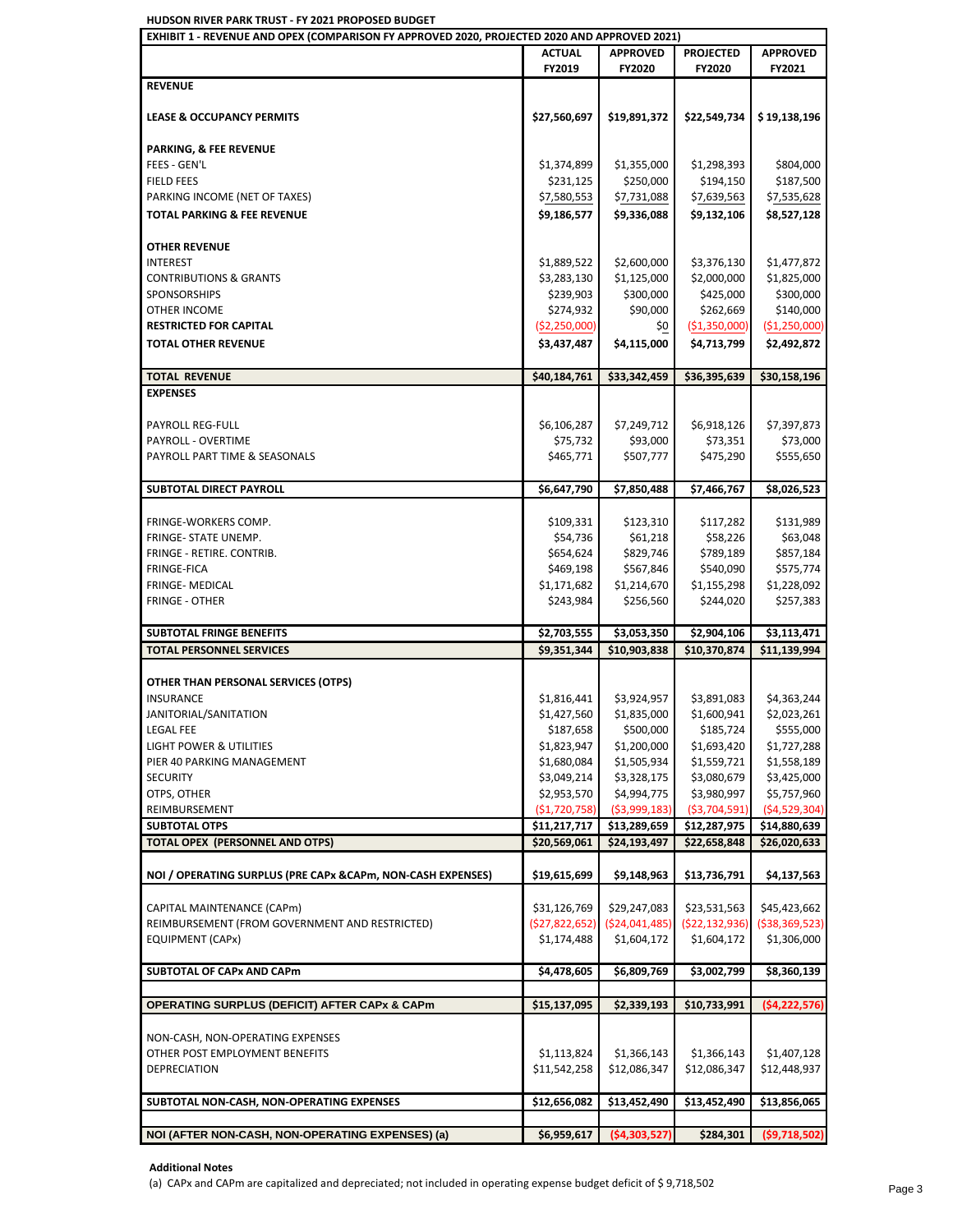| EXHIBIT 2- FUNCTION SUMMARY- 2020 APPROVED BUDGET VS PROJECTION 2020, 2021 APPROVED BUDGET |                |                               |                           |                             |               |
|--------------------------------------------------------------------------------------------|----------------|-------------------------------|---------------------------|-----------------------------|---------------|
| <b>HUDSON RIVER PARK</b>                                                                   |                | <b>APPROVED</b>               | <b>PROJECTION</b>         | <b>APPROVED</b>             | % CHANGE      |
| <b>FISCAL SUMMARY</b>                                                                      | Note           | 2020 BUDGET                   | 2020 FY                   | 2021 BUDGET                 | <b>BUDGET</b> |
| <b>OPERATING REVENUE</b>                                                                   | 1              | 33,342,459                    | 36,395,639                | 30,158,196                  | $-10%$        |
|                                                                                            |                |                               |                           |                             |               |
| <b>DIRECT PARK OPERATIONS</b>                                                              |                |                               |                           |                             |               |
| <b>EDUCATION AND PARK PROGRAMS</b>                                                         |                | 2,325,533                     | 2,217,055                 | 2,721,646                   | 17%           |
| <b>GROUNDS, FACILITIES &amp; CAPITAL PLANT</b>                                             |                | 7,306,454                     | 6,744,610                 | 8,059,841                   | 10%           |
| <b>SECURITY</b>                                                                            |                | 3,328,175                     | 3,080,679                 | 3,425,000                   | 3%            |
| <b>SANITATION</b>                                                                          |                | 1,835,000                     | 1,600,941                 | 2,023,261                   | 10%           |
| <b>UTILITIES</b>                                                                           |                | 1,200,000                     | 1,693,420                 | 1,727,288                   | 44%           |
| <b>INSURANCE</b>                                                                           |                | 3,924,957                     | 3,891,083                 | 4,363,244                   | 11%           |
| <b>TOTAL DIRECT PARK OPERATIONS</b>                                                        |                | 19,920,119                    | 19,227,788                | 22,320,280                  | 12%           |
|                                                                                            |                |                               |                           |                             |               |
| <b>PARKING OPERATIONS</b>                                                                  |                | 1,609,184                     | 1,660,471                 | 1,661,735                   | 3%            |
|                                                                                            |                |                               |                           |                             |               |
| <b>ADMIN, SUPPORT &amp; OH</b>                                                             |                | 6,663,376                     | 5,475,181                 | 6,567,922                   | $-1%$         |
| <b>REIMBURSEABLE EXPENSES</b>                                                              |                | (3,999,183)                   | (3,704,591)               | (4,529,304)                 |               |
| <b>TOTAL OPERATING (OPEX)</b>                                                              | $\overline{2}$ | 24,193,497                    | 22,658,848                | 26,020,633                  | 8%            |
|                                                                                            |                |                               |                           |                             |               |
| <b>OPERATING SURPLUS (DEFICIT)</b>                                                         |                | 9,148,963                     | 13,736,791                | 4,137,563                   | -55%          |
| <b>CAPx AND CAPM NET REIMBURSABLE</b>                                                      | 3              | 6,809,769                     | 3,002,799                 | 8,360,139                   | 23%           |
| <b>ANNUAL SURPLUS (DEFICIT)</b>                                                            |                | 2,339,193                     | 10,733,991                | (4,222,576)                 | $-281%$       |
| <b>NON OPERATING EXPENSE</b>                                                               | 4              | 13,452,490                    | 13,452,490                | 13,856,065                  | 3%            |
|                                                                                            |                |                               |                           |                             |               |
| NOI (AFTER NON CASH TRANSACTIONS)(a)                                                       | 5              | (4,303,527                    | 284,301                   | (9,718,502)                 | 126%          |
| <b>Notes</b>                                                                               |                |                               |                           |                             |               |
|                                                                                            |                | 2020                          | 2020                      | 2021                        | % CHANGE      |
|                                                                                            |                | <b>BUDGET</b>                 | <b>PROJECTIONS</b>        | <b>BUDGET</b>               | <b>BUDGET</b> |
| 1 - Included in Operating Revenue                                                          |                |                               |                           |                             |               |
| Lease and Occupancy Permits                                                                |                | 19,891,372                    | 22,549,734                | 19,138,196                  | $-4%$         |
| Parking                                                                                    |                | 7,731,088                     |                           | 7,535,628                   | $-3%$         |
|                                                                                            |                |                               |                           |                             |               |
|                                                                                            |                |                               | 7,639,563                 |                             |               |
| Fees                                                                                       |                | 1,605,000                     | 1,492,543                 | 991,500                     | $-38%$        |
| Interest                                                                                   |                | 2,600,000                     | 3,376,130                 | 1,477,872                   | $-43%$        |
| Contribution                                                                               |                | 1,125,000                     | 2,000,000                 | 1,825,000                   | 62%           |
| Sponsorship                                                                                |                | 300,000                       | 425,000                   | 300,000                     | $0\%$         |
| Other income                                                                               |                | 90,000                        | 262,669                   | 140,000                     | 56%           |
| <b>Restricted for Capital</b>                                                              |                | $\Omega$                      | (1,350,000)               | (1,250,000)                 |               |
|                                                                                            |                |                               |                           |                             |               |
| 2 - Included in OPEX                                                                       |                |                               |                           |                             |               |
| Payroll                                                                                    |                | 7,850,488                     | 7,466,767                 | 8,026,523                   | 2%            |
| <b>Fringe Benefits</b><br><b>Total Personnel</b>                                           |                | 3,053,350                     | 2,904,106<br>10,370,874   | 3,113,471<br>11,139,994     | 2%<br>2%      |
|                                                                                            |                | 10,903,838                    |                           |                             |               |
|                                                                                            |                | 82                            | 83                        | 84                          | 2%            |
| Full Time Permanent Employees                                                              |                |                               |                           |                             |               |
|                                                                                            |                |                               |                           |                             |               |
| 3 - Included in CAPM (net of reimbursements)                                               |                |                               |                           |                             |               |
| Equipment (Incl replacements)                                                              |                | 1,604,172                     | 1,604,172                 | 1,306,000                   | $-19%$        |
| <b>Upland and Park Piers</b>                                                               |                | 4,738,764                     | 4,333,220                 | 4,463,498                   | $-6%$         |
| <b>Marine Structures</b>                                                                   |                | 6,062,980                     | 7,301,801                 | 2,560,000                   | $-58%$        |
| Pier 40                                                                                    |                | 18,445,339                    | 11,896,542                | 38,400,164                  | 108%          |
| Reimbursable expense                                                                       |                | (24,041,485)                  | (22, 132, 936)            | (38, 369, 523)              |               |
|                                                                                            |                |                               |                           |                             |               |
| 4 - Non operating cost                                                                     |                |                               |                           |                             |               |
| <b>Other Post Employment Benefits</b>                                                      |                | 1,366,143                     | 1,366,143                 | 1,407,128                   | 3%            |
| Depreciation (CAPx and CAPm)                                                               |                | 12,086,347                    | 12,086,347                | 12,448,937                  | 3%            |
| Total non operating cost                                                                   |                | 13,452,490                    | 13,452,490                | 13,856,065                  | 3%            |
|                                                                                            |                |                               |                           |                             |               |
| 5- Annual Surplus (Deficit)<br><b>Additional Notes</b>                                     |                |                               |                           |                             |               |
|                                                                                            |                |                               |                           |                             |               |
| <b>Operating Surplus (Deficit)</b>                                                         |                | 9,148,963                     | 13,736,791                | 4,137,563                   | $-55%$<br>3%  |
| Non operating cost                                                                         |                | (13, 452, 490)<br>(4,303,527) | (13, 452, 490)<br>284,301 | (13,856,065)<br>(9,718,502) | 126%          |
|                                                                                            |                |                               |                           |                             |               |
|                                                                                            |                |                               |                           |                             |               |
|                                                                                            |                |                               |                           |                             |               |

 **Additional Notes** 

(a) CAPx and CAPm are capitalized and depreciated; not included in operating expense budget deficit of \$9,718,502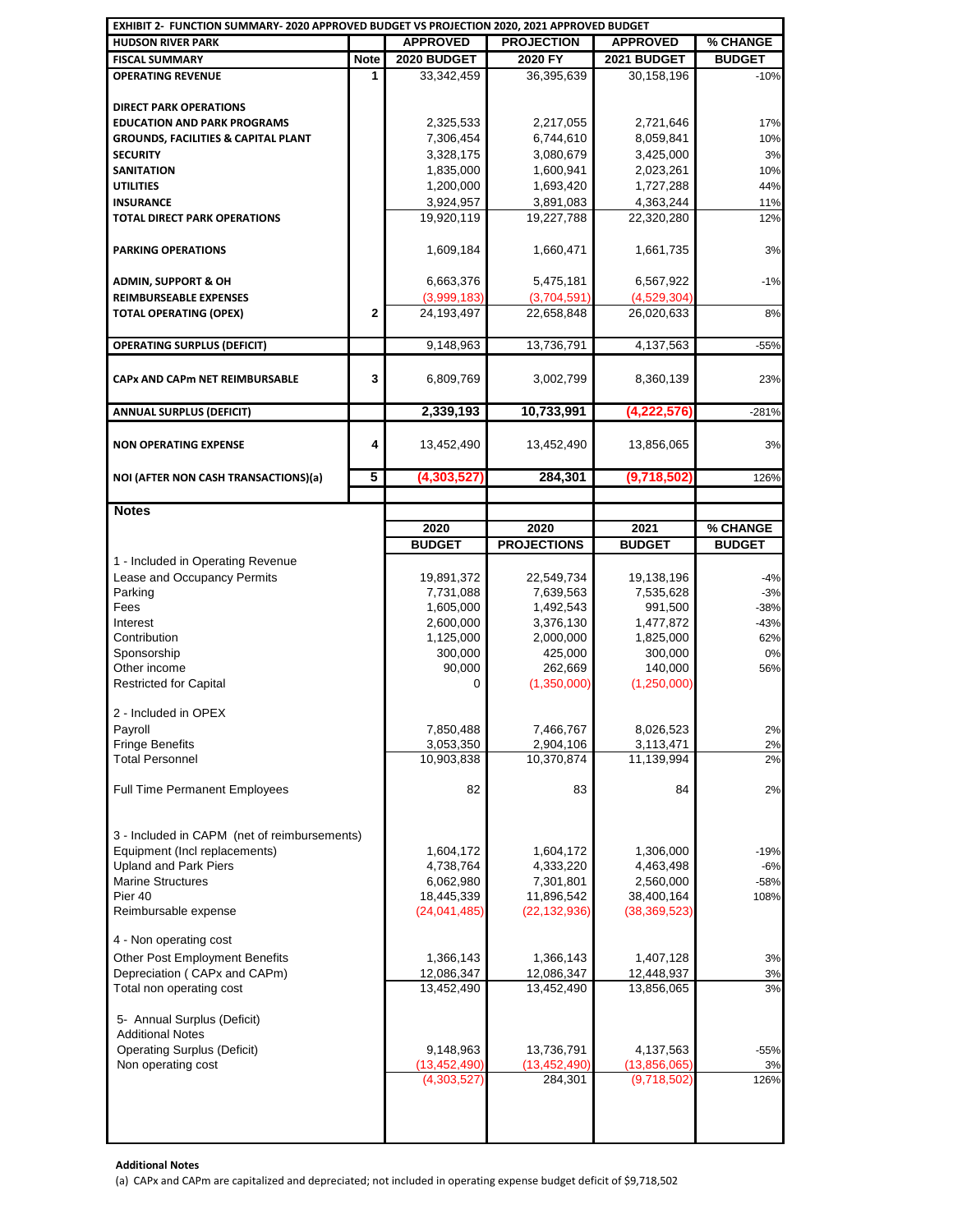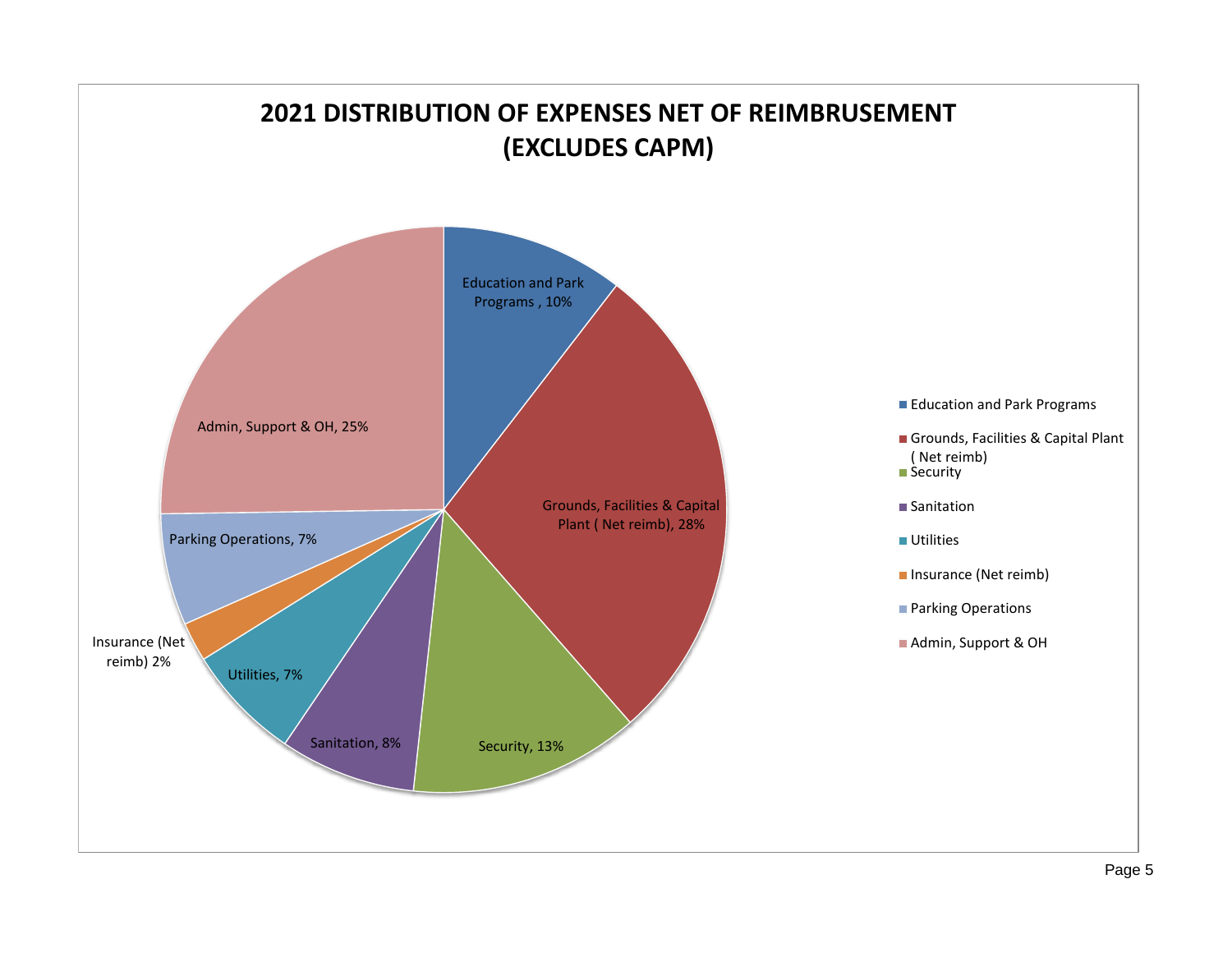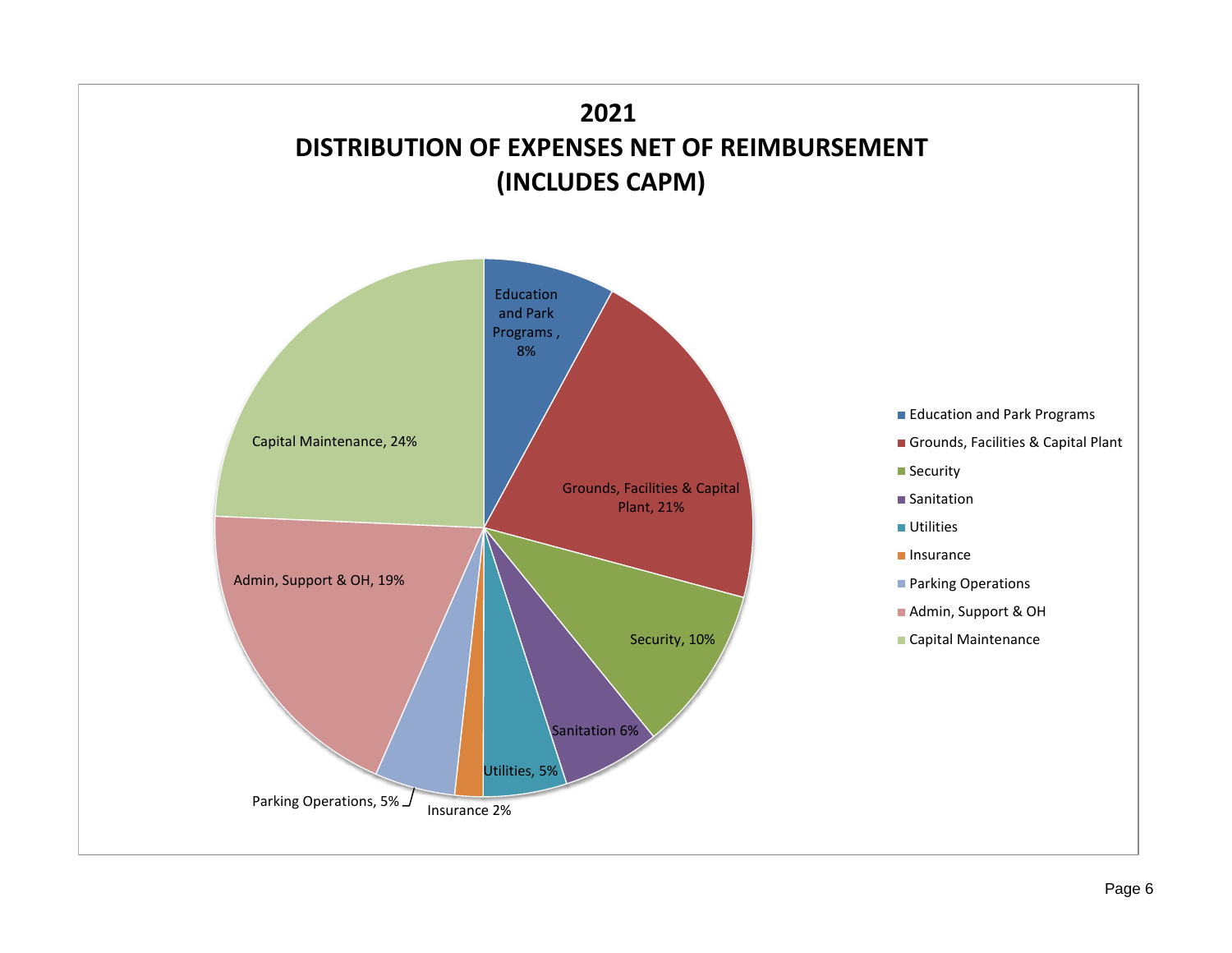#### **HUDSON RIVER PARK TRUST - FY 2021**

## **EXHIBIT 3 - BUDGET SUMMARY (COMPARISON FY 2021 APPROVED VS FY 2020 APPROVED)**

|                                                      | <b>APPROVED</b>   | <b>APPROVED</b> |                   | <b>PCT</b>    |
|------------------------------------------------------|-------------------|-----------------|-------------------|---------------|
|                                                      | <b>BUDGET</b>     | <b>BUDGET</b>   | <b>CHANGE</b>     | <b>CHANGE</b> |
|                                                      | FY 2021           | FY 2020         |                   |               |
| <b>OPERATING REVENUE (see Exhibit 4)</b>             |                   |                 |                   |               |
| TOTAL LEASE, OCCUPANCY, FEES AND PARKING             | \$27,665,324      | \$29,227,459    | ( \$1,562,135)    | $-5%$         |
| <b>TOTAL OTHER REVENUE</b>                           | \$2,492,872       | \$4,115,000     | ( \$1,622,128)    | $-39%$        |
| <b>TOTAL OPERATING REVENUE</b>                       | \$30,158,196      | \$33,342,459    | ( \$3,184,264)    | $-10%$        |
|                                                      |                   |                 |                   |               |
| <b>PERSONNEL EXPENSES (see Exhibit 5)</b>            |                   |                 |                   |               |
| PAYROLL                                              | \$8,026,523       | \$7,850,488     | \$176,035         | 2%            |
| <b>FRINGE BENEFITS</b>                               | \$3,113,471       | \$3,053,350     | \$60,121          | <u>2%</u>     |
| <b>TOTAL PERSONNEL</b>                               | \$11,139,994      | \$10,903,838    | \$236,156         | 2%            |
|                                                      |                   |                 |                   |               |
| OTHER THAN PERSONAL SERVICES (see Exhibit 6 & 8) (a) | \$14,880,639      | \$13,289,659    | \$1,590,980       | 12%           |
| <b>OPERATING INCOME (LOSS)</b>                       | \$4,137,563       | \$9,148,963     | ( \$5,011,400]    | $-55%$        |
| <b>CAPITAL EXPENSES (see Exhibit 7)</b>              |                   |                 |                   |               |
| CAPITAL EXPENSES - EQUIPMENT                         | \$1,306,000       | \$1,604,172     | (5298, 172)       | $-19%$        |
| CAPITAL MAINTENANCE - UPLAND AND PARK PIERS          | \$4,463,498       | \$4,738,764     | ( \$275, 266)     | $-6%$         |
| <b>CAPITAL MAINTENANCE - MARINE</b>                  | \$2,560,000       | \$6,062,980     | ( \$3,502,980)    | $-58%$        |
| CAPITAL MAINTENANCE & IMPROVEMENTS- PIER 40          | \$38,400,164      | \$18,445,339    | \$19,954,826      | 108%          |
| REIMBURSEABLE EXPENSE                                | ( \$38, 369, 523) | (524, 041, 485) | ( \$14, 328, 038) | 60%           |
| TOTAL NET CAPITAL EXPENSES AND CAPITAL MAINTENANCE   | \$8,360,139       | \$6,809,769     | \$1,550,370       | 23%           |
|                                                      |                   |                 |                   |               |
| TOTAL OPEX AND NET CAPX AND CAPM                     | \$34,380,772      | \$31,003,266    | \$3,377,506       | 11%           |
| <b>OPERATING INCOME LESS CAPX AND CAPM</b>           | ( \$4, 222, 576)  | \$2,339,193     | ( \$6,561,770]    | $-281%$       |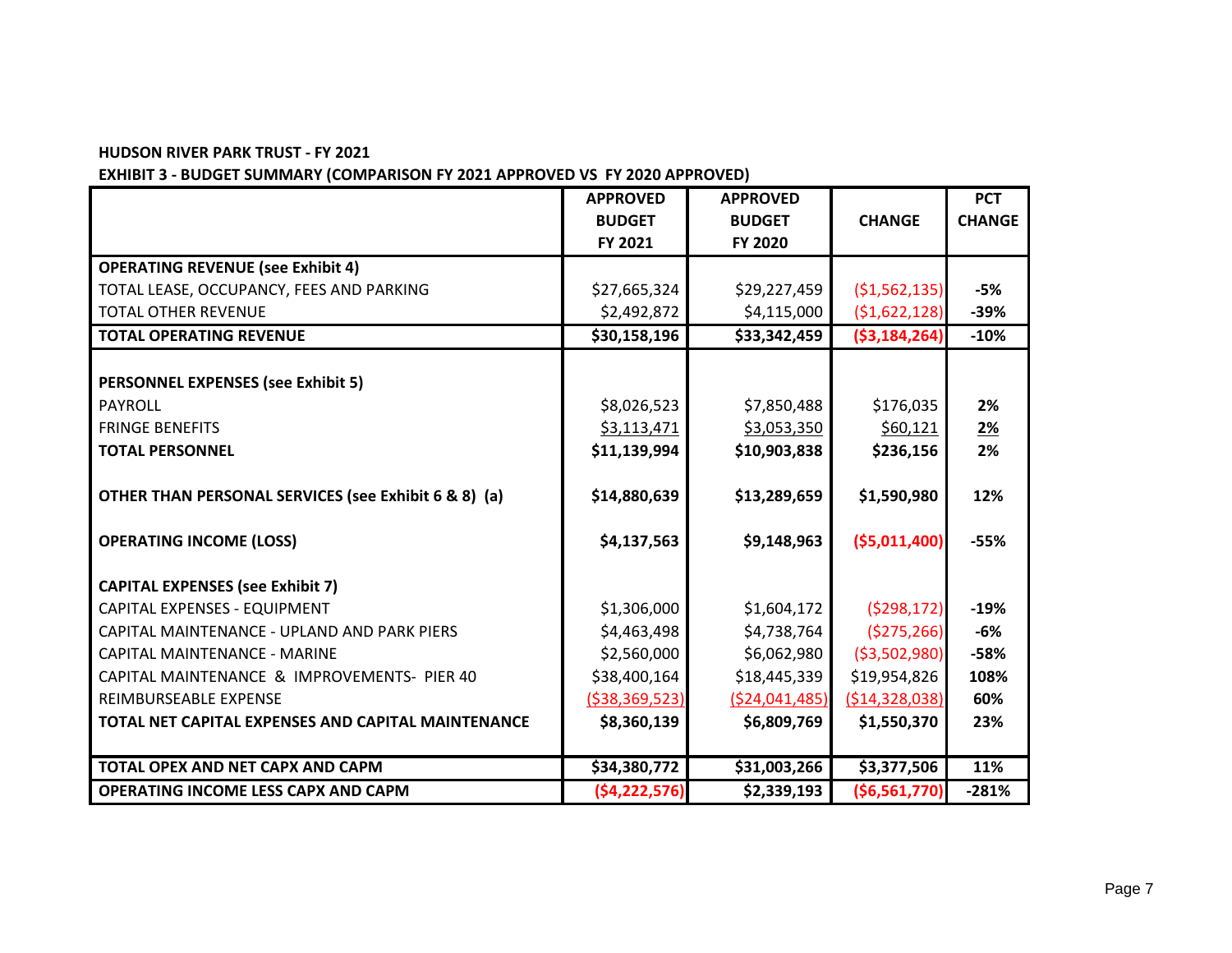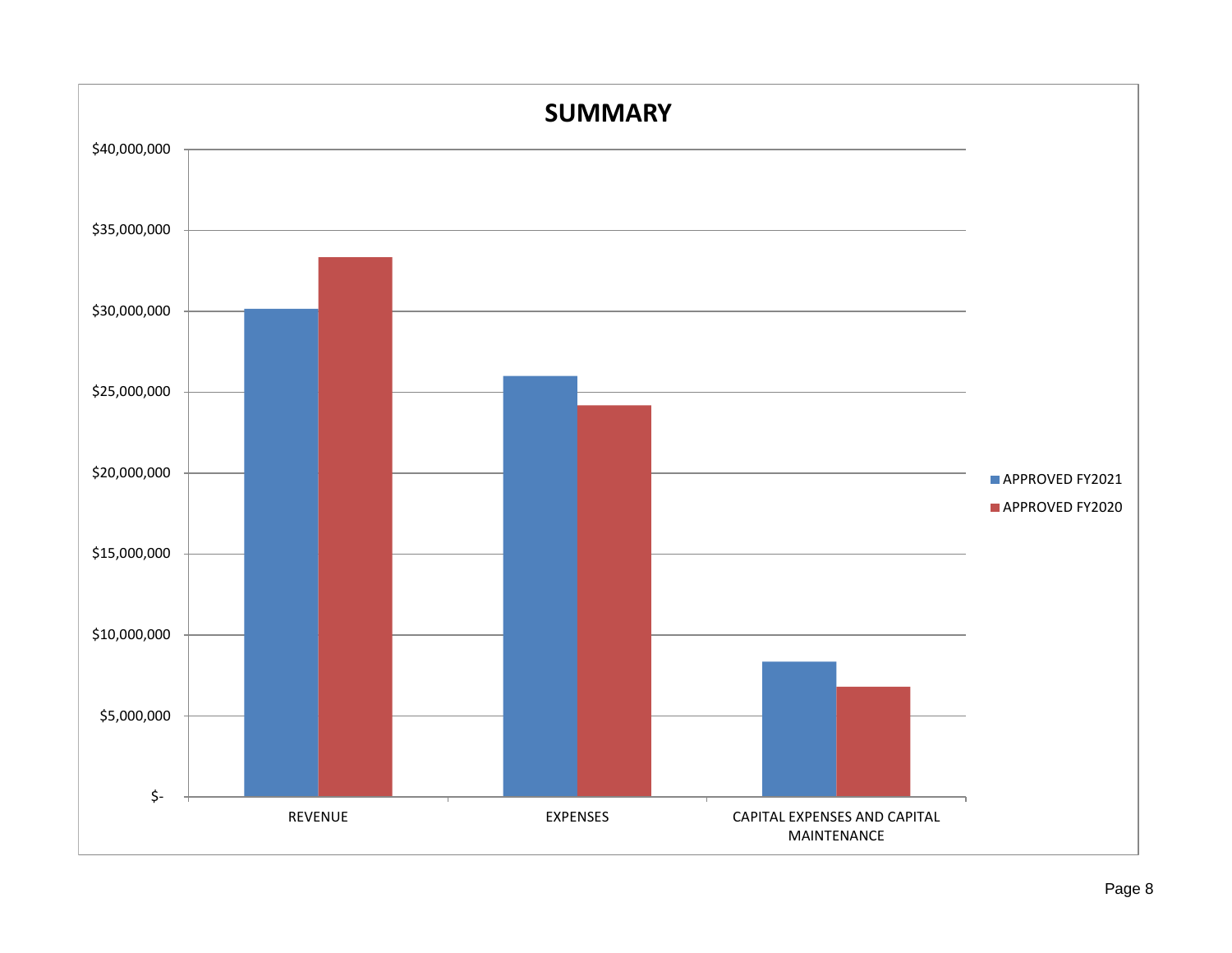#### **HUDSON RIVER PARK TRUST - FY 2020**

 $\overline{a}$ 

## **EXHIBIT 4 - REVENUE (COMPARISON FY 2021 APPROVED VS FY 2020 APPROVED)**

|                                      | <b>APPROVED</b>    | <b>APPROVED</b>    | \$             | %             |
|--------------------------------------|--------------------|--------------------|----------------|---------------|
|                                      | FY 2021            | <b>FY 2020</b>     | <b>CHANGE</b>  | <b>CHANGE</b> |
| <b>LEASE &amp; OCCUPANCY PERMITS</b> | \$<br>19,138,196   | \$19,891,372       | ( \$753, 176)  | $-4%$         |
|                                      |                    |                    |                |               |
| <b>PARKING, &amp; FEE REVENUE</b>    |                    |                    |                |               |
| <b>FEES - GEN'L</b>                  | \$804,000          | \$1,355,000        | ( \$551,000]   | $-41%$        |
| <b>FIELD FEES</b>                    | \$187,500          | \$250,000          | (562,500)      | $-25%$        |
| PARKING INCOME (NET OF TAXES)        | <u>\$7,535,628</u> | <u>\$7,731,088</u> | ( \$195,460)   | <u>-3%</u>    |
| <b>PARKING &amp; FEE REVENUE</b>     | \$8,527,128        | \$9,336,088        | ( \$808, 960]  | $-9%$         |
|                                      |                    |                    |                |               |
| <b>OTHER REVENUE</b>                 |                    |                    |                |               |
| <b>INTEREST</b>                      | \$1,477,872        | \$2,600,000        | (51, 122, 128) | $-43%$        |
| <b>CONTRIBUTIONS</b>                 | \$1,800,000        | \$1,100,000        | \$700,000      | 64%           |
| <b>SPONSORSHIPS</b>                  | \$300,000          | \$300,000          | \$0            | 0%            |
| <b>OTHER INCOME</b>                  | \$140,000          | \$90,000           | \$50,000       | 56%           |
| <b>GRANTS</b>                        | \$25,000           | \$25,000           | <u>\$0</u>     | 0%            |
| TRANSFER TO RESTRICTED CAPITAL       | ( \$1,250,000)     | <u>\$0</u>         | ( \$1,250,000] | <u>N/A</u>    |
| <b>TOTAL OTHER REVENUE</b>           | \$2,492,872        | \$4,115,000        | (51, 622, 128) | -39%          |
|                                      |                    |                    |                |               |
| <b>TOTAL REVENUE</b>                 | \$30,158,196       | \$33,342,459       | ( \$3,184,264) | $-10%$        |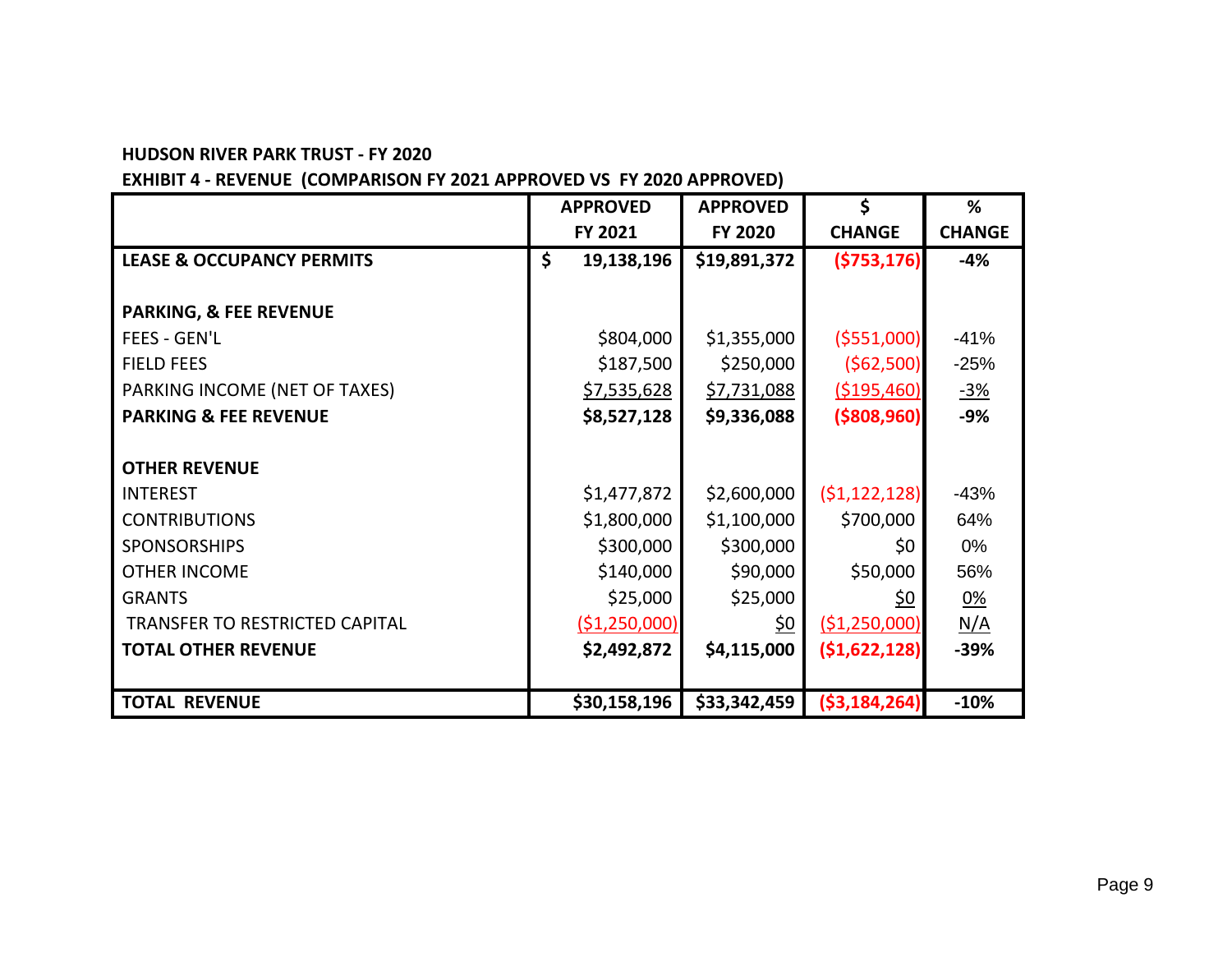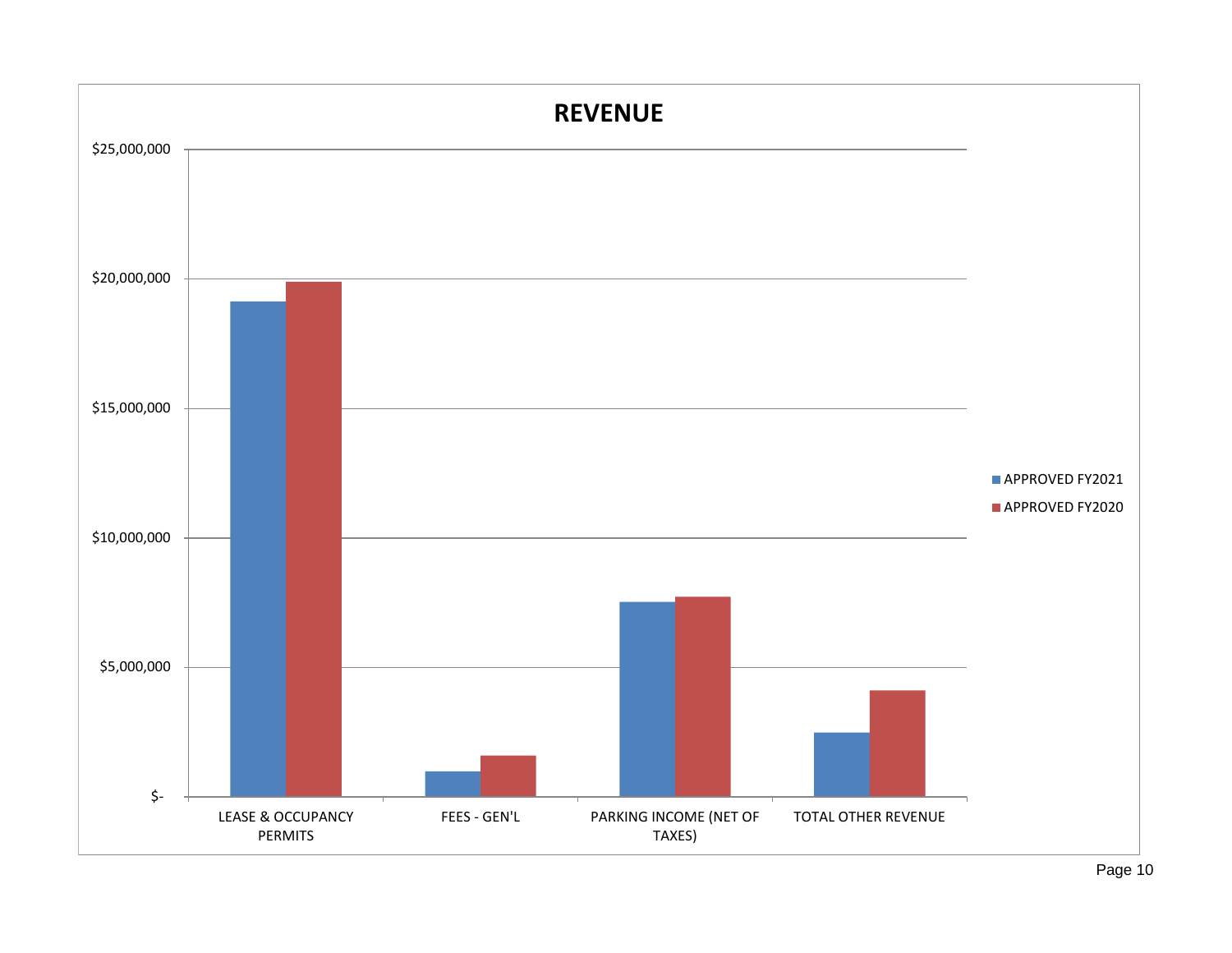## **HUDSON RIVER PARK TRUST - FY 2021**

**EXHIBIT 5 - PERSONNEL SERVICES (COMPARISON FY 2021 APPROVED VS FY 2020 APPROVED)**

|                                   | <b>APPROVED</b> | <b>APPROVED</b> | \$             | <b>PCT</b>    |
|-----------------------------------|-----------------|-----------------|----------------|---------------|
|                                   | <b>FY2021</b>   | <b>FY2020</b>   | <b>CHANGE</b>  | <b>CHANGE</b> |
| <b>PAYROLL REG-FULL TIME</b>      | 7,397,873       | 7,249,712       | 148,161        | 2%            |
| <b>PAYROLL - OVERTIME</b>         | 73,000          | 93,000          | (20,000)       | $-22%$        |
| PAYROLL PART TIME & SEASONALS     | 555,650         | 507,777         | 47,874         | 9%            |
|                                   |                 |                 |                |               |
| <b>SUBTOTAL PAYROLL</b>           | 8,026,523       | 7,850,488       | 176,035        | 2%            |
|                                   |                 |                 |                |               |
| <b>TUITION REIMBURSEMENT</b>      | 20,000          | 20,000          | $\overline{0}$ | 0%            |
| <b>FRINGE-VISION CARE</b>         | 6,137           | 5,776           | 361            | 6%            |
| <b>FRINGE-DENTAL</b>              | 54,438          | 54,428          | 10             | 0%            |
| <b>FRINGE-WORKERS COMP.</b>       | 131,989         | 123,310         | 8,680          | 7%            |
| <b>FRINGE- STATE UNEMP.</b>       | 63,048          | 61,218          | 1,830          | 3%            |
| <b>FRINGE- DISABILITY</b>         | 12,952          | 12,100          | 852            | 7%            |
| <b>FRINGE - RETIRE. CONTRIB.</b>  | 857,184         | 829,746         | 27,438         | 3%            |
| <b>FRINGE-FICA</b>                | 575,774         | 567,846         | 7,928          | 1%            |
| <b>FRINGE-TRANSIT CHECK</b>       | 103,200         | 104,400         | (1,200)        | $-1%$         |
| <b>FRINGE- MEDICAL</b>            | 1,228,092       | 1,214,670       | 13,422         | 1%            |
| <b>FRINGE - NY METRO - M TAX</b>  | 57,656          | 56,855          | 801            | 1%            |
| <b>FRINGE - FLEXIBLE SPENDING</b> | 3,000           | 3,000           | $\overline{0}$ | 0%            |
|                                   |                 |                 |                |               |
| <b>FRINGE BENEFITS</b>            | 3,113,471       | 3,053,350       | 60,121         | 2%            |
|                                   |                 |                 |                |               |
| <b>TOTAL PERSONNEL SERVICES</b>   | 11,139,994      | 10,903,838      | 236,156        | 2%            |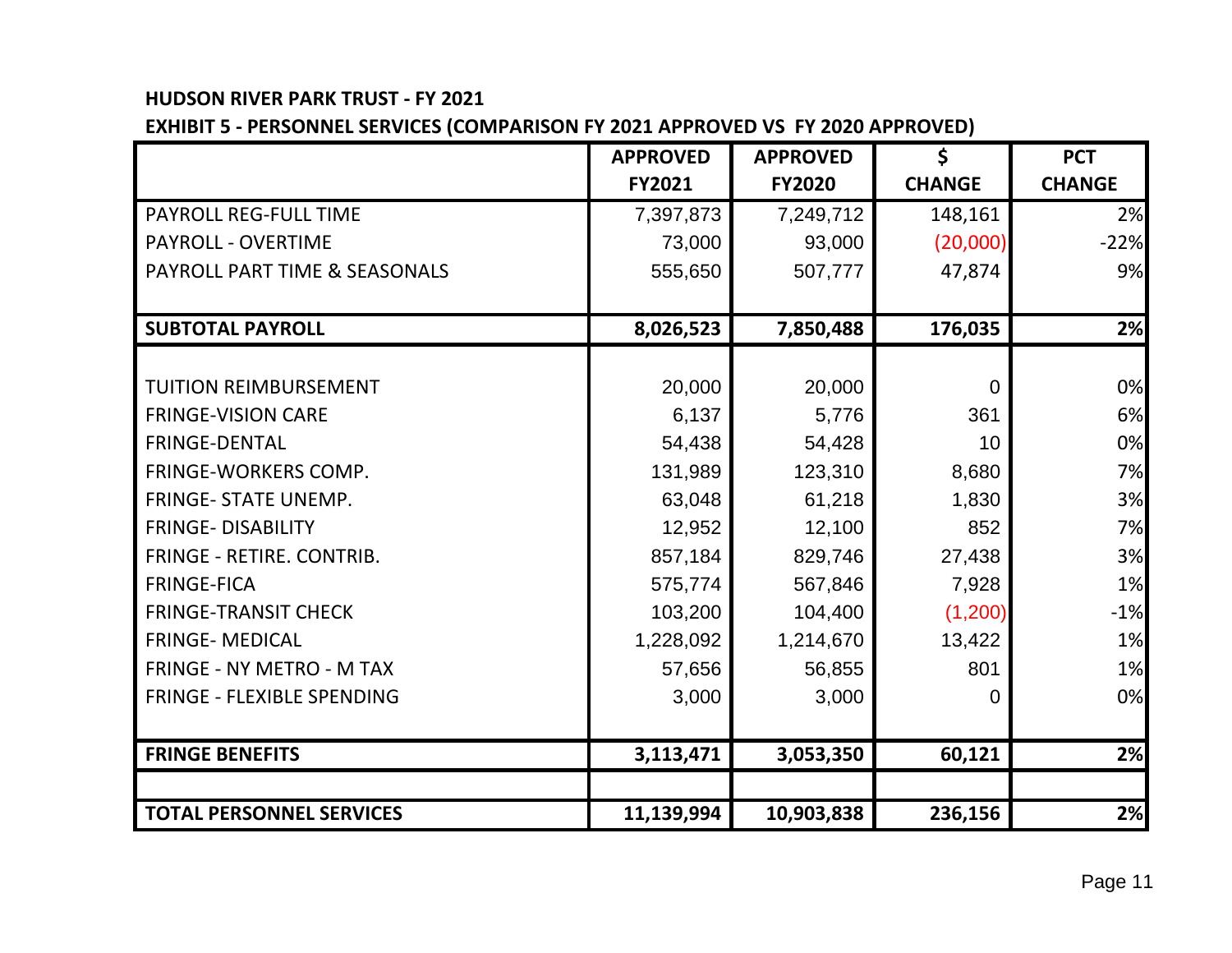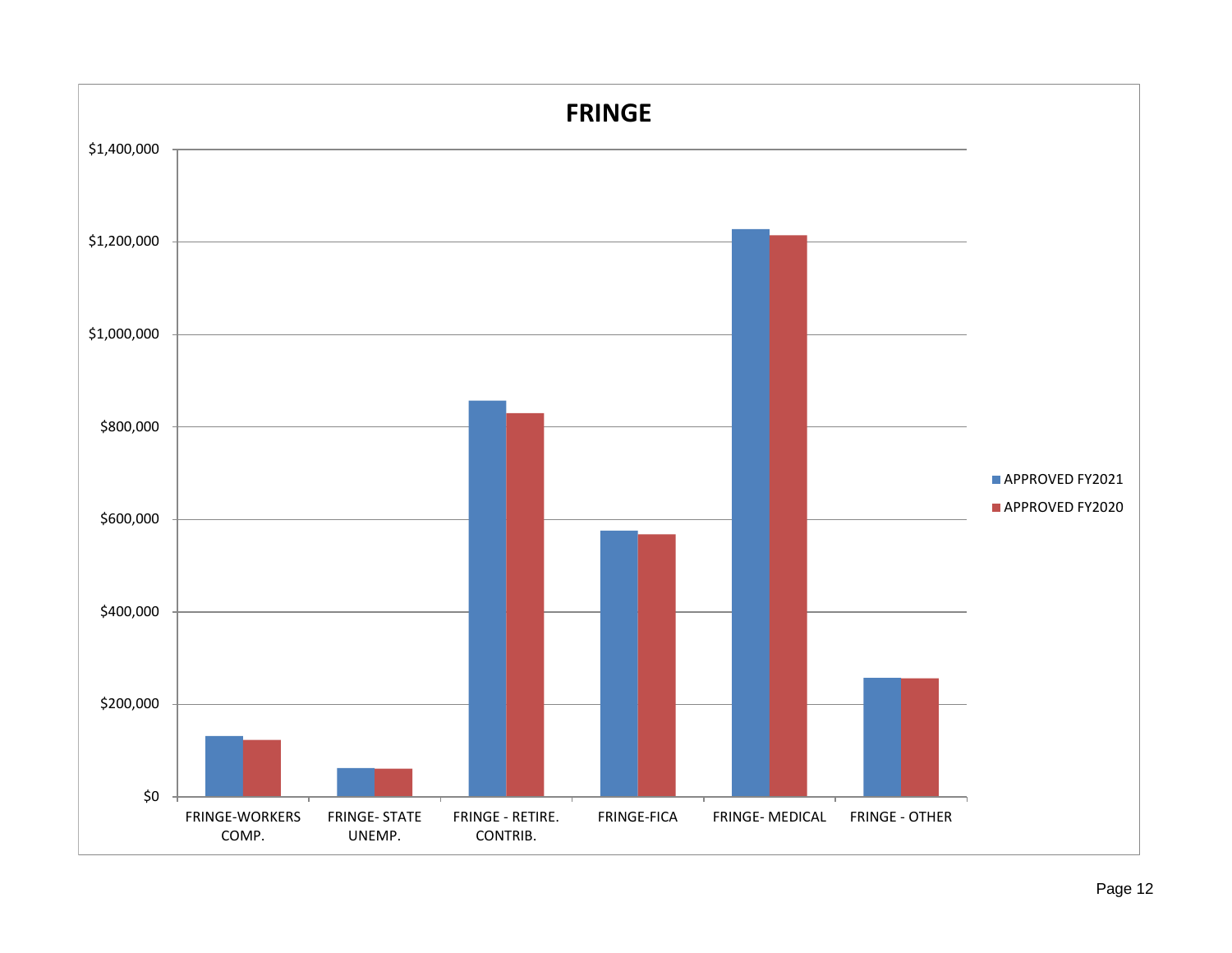#### **HUDSON RIVER PARK TRUST - FY 2021 EXHIBIT 6 - OTHER THAN PERSONNEL SERVICES (OTPS) (COMPARISON FY 2021 APPROVED BUDGET VS FY 2020 APPROVED)**

|                                   | <b>APPROVED</b> | <b>APPROVED</b> | <b>PROJECTED</b> | <b>BUDGET</b> | <b>PCT</b>    |                                      | <b>APPROVED</b> | <b>APPROVED</b> | <b>PROJECTED</b>        | <b>BUDGET</b> | <b>PCT</b>    |
|-----------------------------------|-----------------|-----------------|------------------|---------------|---------------|--------------------------------------|-----------------|-----------------|-------------------------|---------------|---------------|
| <b>BUDGET CATEGORY</b>            | FY 2021         | FY 2020         | FY 2020          | <b>CHANGE</b> | <b>CHANGE</b> | <b>BUDGET CATEGORY</b>               | FY 2021         | FY 2020         | FY 2020                 | <b>CHANGE</b> | <b>CHANGE</b> |
| PROMOTION & PUBLIC RELATION       | \$278,500       | \$213,500       | \$202,500        | \$65,000      | 30%           | <b>PAYROLL FEES</b>                  | \$37,500        | \$35,000        | \$35,000                | \$2,500       | 7%            |
| <b>AUDITING FEE</b>               | \$175,000       | \$175,000       | \$150,000        | \$0           | 0%            | PHOTOGRAPHER                         | \$500           | \$500           | \$0                     | \$0           | 0%            |
| <b>AUTO MTNCE. &amp; GASOLINE</b> | \$63,250        | \$83,500        | \$48,160         | ( \$20, 250)  |               | -24% PLANT MATERIALS                 | \$74,500        | \$62,000        | \$65,000                | \$12,500      | 20%           |
| <b>AUTO SERVICE</b>               | \$25,000        | \$25,000        | \$25,000         | \$0\$         | N/A           | POSTAGE                              | \$25,000        | \$20,000        | \$35,000                | \$5,000       | 25%           |
| <b>FUEL</b>                       | \$35,000        | \$50,000        | \$32,013         | ( \$15,000]   | N/A           | <b>PRINTING &amp; REPRODUCTION</b>   | \$133,676       | \$148,176       | \$105,176               | ( \$14,500)   | $-10%$        |
| <b>BANK FEES</b>                  | \$25,000        | \$25,000        | \$25,000         | \$0           | 0%            | <b>REPAIRS &amp; MTNCE - BLDG</b>    | \$80,000        | \$80,500        | \$83,500                | (5500)        | $-1%$         |
| <b>BUSINESS MEALS</b>             | \$1,000         | \$1,000         | \$500            | \$0           | 0%            | <b>REPAIRS &amp; MTNCE - MARINE</b>  | \$15,000        | \$15,000        | \$16,000                | \$0           | 0%            |
| <b>COMPUTER CONSULTANT</b>        | \$65,000        | \$65,000        | \$25,000         | \$0           |               | <b>REPAIRS &amp; MTNCE- EQUIPT</b>   | \$101,800       | \$98,800        | \$30,000                | \$3,000       | 3%            |
| <b>COMPUTER HARDWARE</b>          | \$110,000       | \$35,000        | \$35,000         | \$75,000      |               | 214% REPAIRS & MTNCE-OFFICE          | \$0             | \$0             | \$0                     | \$0           | N/A           |
| <b>COMPUTER SOFTWARE</b>          | \$264,110       | \$191,610       | \$191,610        | \$72,500      | 38%           | <b>REPAIRS &amp; MTNCE-OTHER</b>     | \$30,000        | \$30,000        | \$30,480                | \$0           | 0%            |
| <b>EDUCATIONALTRAINING</b>        | \$53,400        | \$65,500        | \$29,560         | (\$12,100)    |               | -18% REPAIR & MAINT REC FACILITIES   | \$0             | \$0             | \$0                     | \$0           | N/A           |
| <b>EMPLOYEE RECRUITMENT</b>       | \$20,000        | \$12,000        | \$20,000         | \$8,000       | 67%           | <b>SECURITY EQUIPMENT</b>            | \$15,500        | \$16,600        | \$16,000                | (51, 100)     | N/A           |
| <b>FEES &amp;MEMBERSHIP</b>       | \$11,500        | \$13,535        | \$11,625         | (52,035)      |               | -15% SEMINARS & CONFERENCES          | \$17,350        | \$18,250        | \$10,250                | (5900)        | $-5%$         |
| <b>GENERAL CONSULTANT</b>         | \$1,776,875     | \$1,273,319     | \$816,586        | \$503,556     | 40%           | <b>SIGNS &amp; BANNERS</b>           | \$89,435        | \$110,000       | \$98,000                | ( \$20, 565)  | $-19%$        |
| <b>INTERNET</b>                   | \$84,045        | \$53,045        | \$53,045         | \$31,000      | 58%           | <b>SUBSCRIPTION</b>                  | \$62,563        | \$44,980        | \$27,700                | \$17,583      | 39%           |
| <b>INVESTMENT FEES</b>            | \$104,000       | \$104,000       | \$104,000        | \$0           | N/A           | <b>SUPPLIES</b>                      | \$149,250       | \$153,250       | \$162,025               | (54,000)      | $-3%$         |
| LANDSCAPING                       | \$31,000        | \$33,000        | \$40,000         | ( \$2,000)    |               | -6% TELEPHONE EQUIP/ACCESSORIES      | \$13,000        | \$36,000        | \$15,000                | ( \$23,000)   | $-64%$        |
| <b>LEASE EQUIPMENT/RENTAL</b>     | \$130,001       | \$96,000        | \$77,746         | \$34,001      | 35%           | TELEPHONE& ELECTRONIC COMMUNICATIONS | \$135,390       | \$112,390       | \$127,890               | \$23,000      | 20%           |
| <b>TRAVEL</b>                     | \$12,250        | \$18,250        | \$12,250         | (56,000)      |               | -33% TOOLS                           | \$16,000        | \$13,500        | \$12,200                | \$2,500       | 19%           |
| <b>MEETING EXPENSES</b>           | \$6,500         | \$10,000        | \$6,750          | ( \$3,500)    | $-35%$        | <b>TOOLS REPAIR</b>                  | \$1,500         | \$1,500         | \$750                   | \$0           | N/A           |
| <b>MISC EXPENSE</b>               | \$10,000        | \$10,000        | \$2,500          | \$0           | 0%            | <b>TRAFIC CONTROL EQUIPMENT</b>      | \$5,000         | \$4,000         | \$10,000                | \$1,000       | N/A           |
| <b>MOVIES</b>                     | \$20,000        | \$25,000        | \$24,000         | (55,000)      |               | -20% UNIFORM                         | \$63,260        | \$63,260        | \$65,500                | \$0           | 0%            |
| OFFICE SUPPLY                     | \$50,000        | \$50,000        | \$50,000         | \$0           | -0%           | <b>VOLUNTEER EXPENSE</b>             | \$2,500         | \$2,500         | \$4,500                 | \$0           | N/A           |
| <b>OTHER EXPENSES</b>             | \$5,900         | \$2,850         | \$1,075          | \$3,050       | 107%          |                                      |                 |                 |                         |               |               |
| <b>OTHER OUTSIDE SERVICES</b>     | \$1,301,805     | \$1,267,360     | \$1,034,897      | \$34,445      | 3%            |                                      |                 |                 |                         |               |               |
| <b>OVERNIGHT MAIL</b>             | \$30,100        | \$30,100        | \$12,209         | \$0           | 0%            |                                      |                 |                 |                         |               |               |
|                                   |                 |                 |                  |               |               | <b>TOTAL OTPS</b>                    | \$5,757,960     | \$4,994,775     | $$3,980,997$ $$763,185$ |               | 15%           |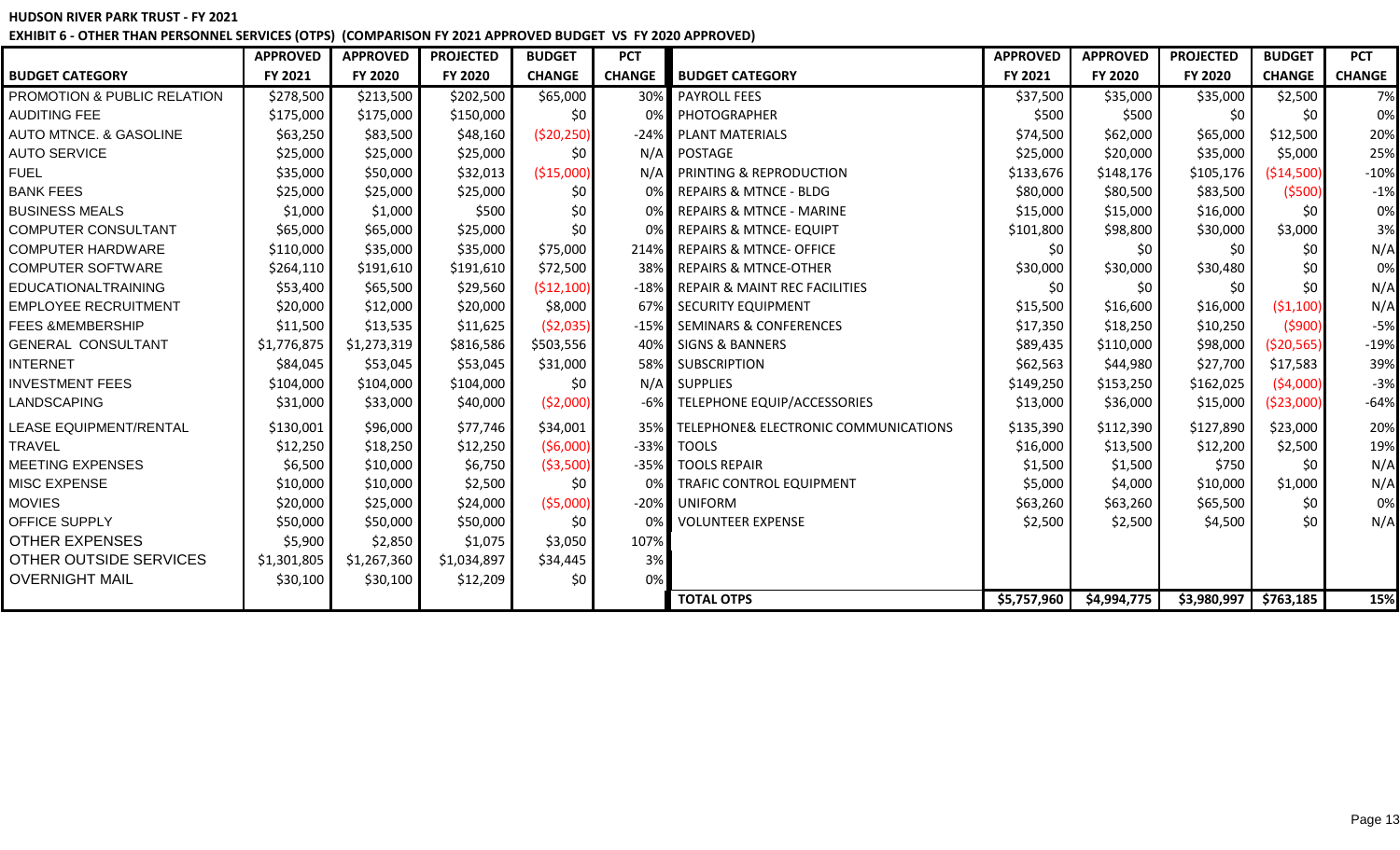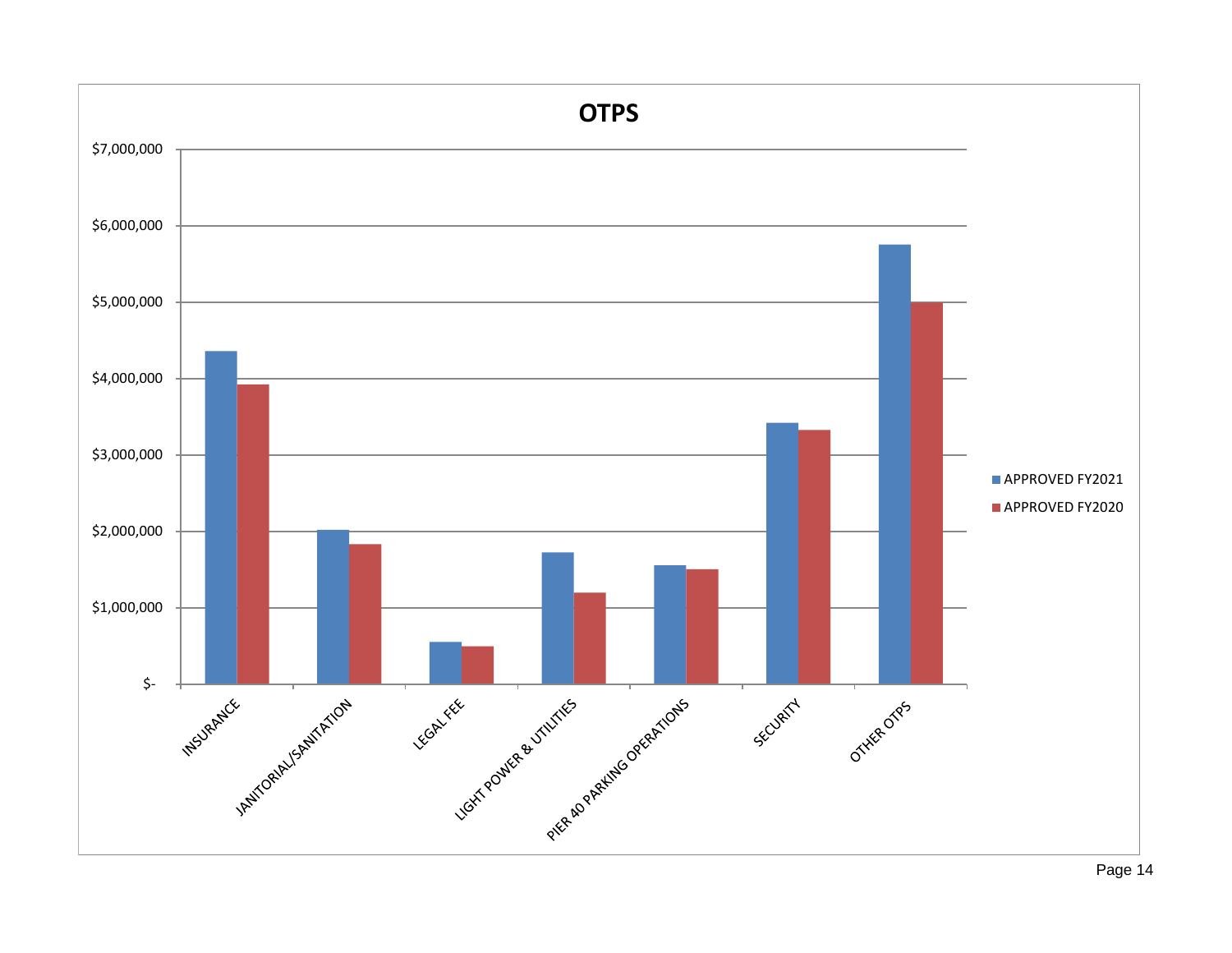#### **HUDSON RIVER PARK TRUST -FY 2021 EXHIBIT 7 - CAPITAL EXPENSES & CAPITAL MAINTENANCE FY 2021 APPROVED**

| <b>Capital Equipment &amp; Other</b>               |             | <b>Capital Maintenance Marine</b>                      |              |
|----------------------------------------------------|-------------|--------------------------------------------------------|--------------|
| <b>MIS Equipment</b>                               | \$5,000     |                                                        |              |
| IT Hardware & Software                             | \$344,000   | Reconstruction                                         | \$81,191     |
| <b>Security Cameras &amp; Access</b>               | \$625,000   | Inspections                                            | \$60,000     |
| Vehicles & Equipment Other                         | \$82,000    | Repairs                                                | \$2,418,809  |
| <b>Furniture and Partitions</b>                    | 250,000     | <b>Subtotal</b>                                        | \$2,560,000  |
| <b>Subtotal</b>                                    | \$1,306,000 |                                                        |              |
| <b>Capital Maintenance - Upland Park and Piers</b> |             | Capital Maintenance & Improvements- Buildings Pier 40* |              |
| <b>Playground Repairs</b>                          | \$60,000    | Pile Repair                                            | \$19,482,744 |
| Reconstruction                                     | \$2,177,000 | Roof Repair                                            | \$12,777,860 |
| Blg, Plumbing, Utility Repairs                     | \$290,890   | <b>Fire Protection</b>                                 | \$1,693,060  |
| Fencing & Railing                                  | \$500,000   | Fields                                                 | \$790,000    |
| Paving                                             | \$575,608   | Exterior                                               | \$1,397,500  |
| Grounds, Other                                     | \$860,000   | <b>Building Other</b>                                  | \$2,259,000  |
| Subtotal                                           | \$4,463,498 | Subtotal                                               | \$38,400,164 |
|                                                    |             |                                                        |              |
|                                                    |             |                                                        |              |
|                                                    |             | <b>Total Capital Maintenance &amp; Equipment</b>       | \$46,729,662 |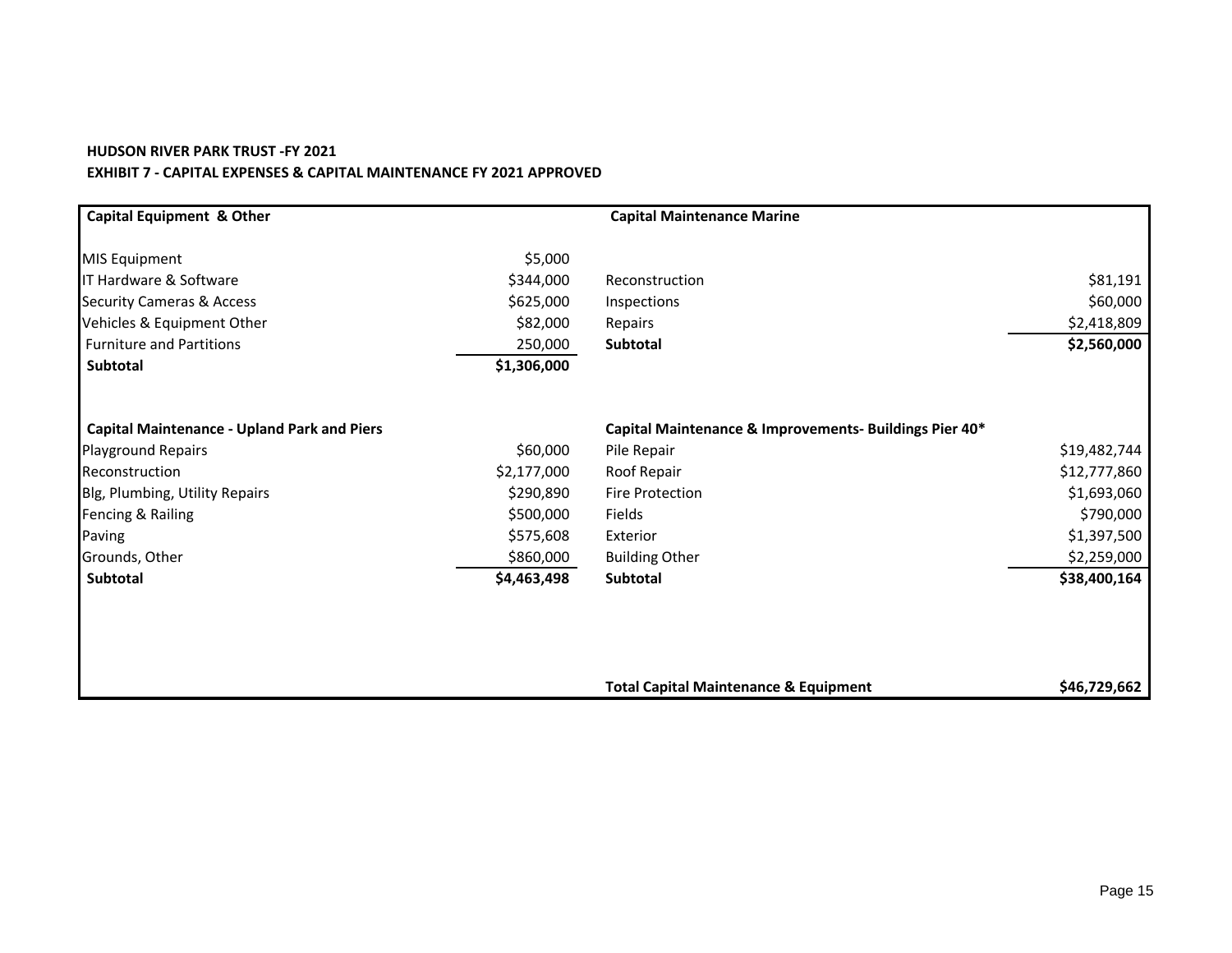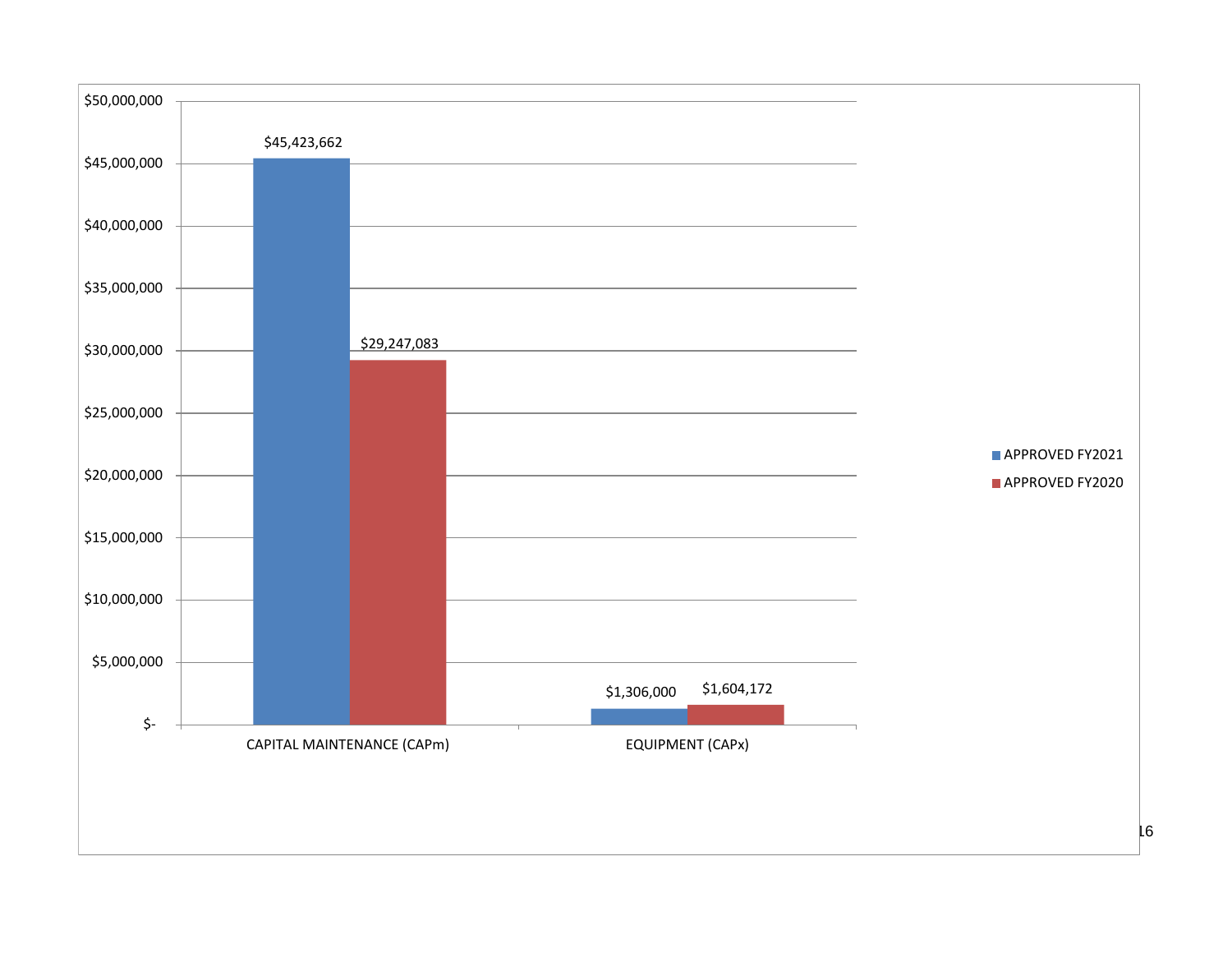#### **Fiscal Year 2021 Hudson River Park Trust Proposed Budget and Financial Plan Format, Supporting Documentation and Monitoring – Public Authorities (Statutory Authority: Constitution, article 10, §5; State Finance Law §8[14])**

## **§ 203.6 (a) An explanation of the public authority's relationship with the unit or units of government, if any, on whose behalf or for whose benefit the authority was established.**

The Trust is a New York State (State) public benefit corporation created under the Hudson River Park Act (Act) and regulated as a State authority under the State's Public Authorities Law. The Trust is charged with the planning, construction, operation and maintenance of Hudson River Park (the Park), extending from 59<sup>th</sup> Street to Battery Park City. The mission of the Trust is to encourage, promote and expand public access to the Hudson River, promote water-based recreation, and enhance the natural, cultural, and historic experience of the river in New York City for residents and visitors.

The Trust is governed by a 13 member board of directors (Board) with the Governor and Mayor each appointing 5 members and the Manhattan Borough President appointing 3 members.

The Act also states that, to the extent practicable and consistent with the public interest and limitations placed on commercial activity, the costs of the operation and maintenance of the Park should be paid by revenues generated from within the Park. The primary sources of such revenue are lease rents and occupancy permit and concession fees, parking revenue from the Pier 40 garage, and certain user fees. This revenue is supplemented by contributions generated by private fundraising, Hudson River Park Friends (Friends), and foundation support. New park construction is funded primarily through budget appropriations by the City and the State, and also from the sale of air rights and private contributions.

#### **§ 203.6 (b) A description of the budget process, including the dates of key budget decisions.**

Budget development starts at the beginning of the Trust's third fiscal quarter with a comparison of projected actual expenses to current year budget, expenditure recommendations from individual Department heads, an analysis of fixed and contractually obligated expenses, and a review of revenue generated by existing (current fiscal year) and projected (next fiscal year) leases, permits, concession agreements, fees and parking charges. Where possible, adjustments to expenses are performed such that efficiencies are achieved, unnecessary expenses and unused budget lines are eliminated or reduced, and the operating budget is in balance, or generates a surplus which can be applied to unfunded capital maintenance in current or future years.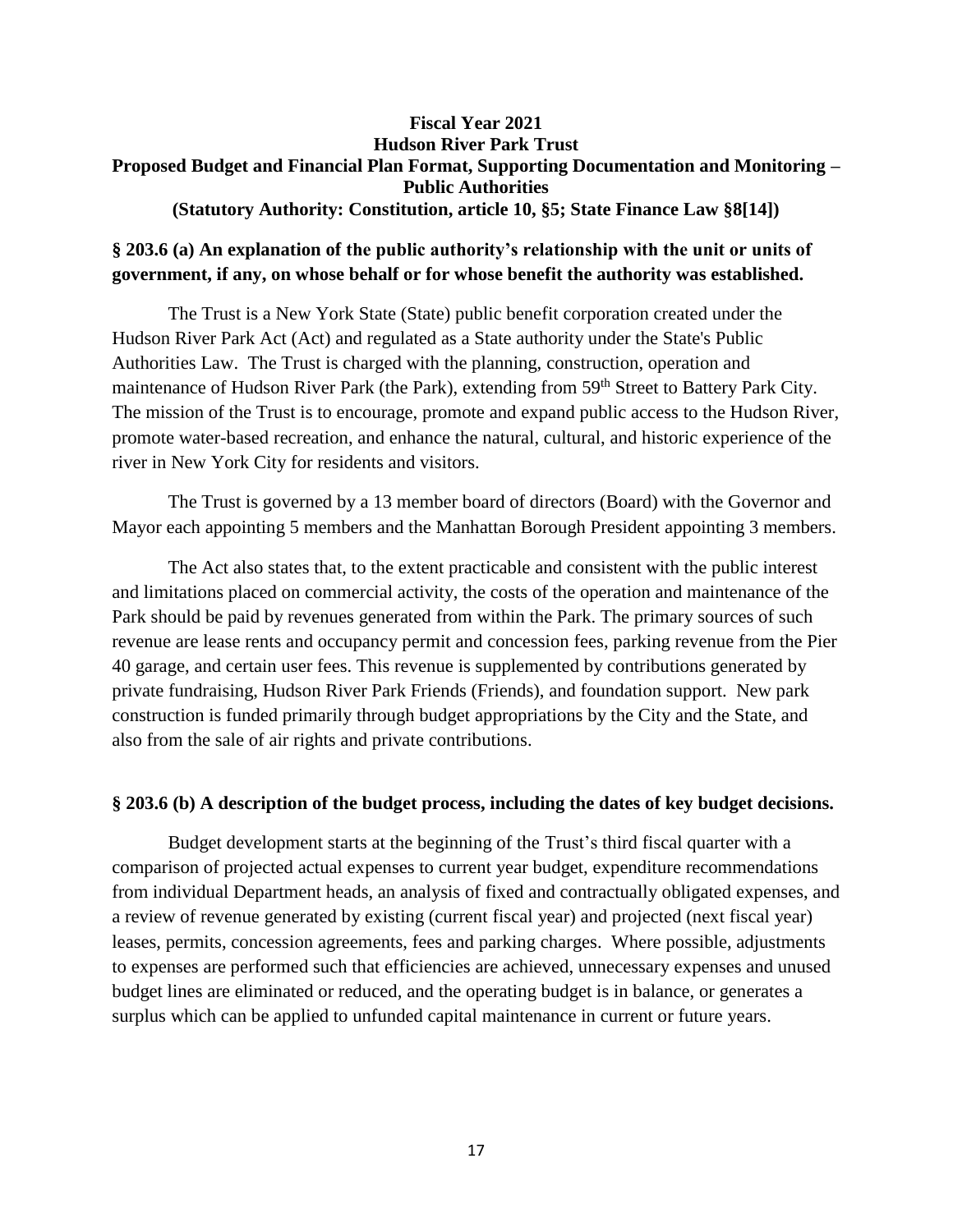In November 2019, all Department heads or their designees met with the Vice President of Finance to review their department's 2019-20 operating budget as of November 2019, confirm or modify projections for the remainder of the fiscal year, and to work together on the Preliminary Proposed 2020-21 Budget. As described below, both the Department heads and the Vice President of Finance continued to meet to discuss the Preliminary Proposed Budget, and information on the budget was exchanged as needed until presented to the Trust's Finance/Audit committees for review and Board for approval.

#### **Hudson River Park Trust – Expense and Revenue Budgeting Process**

Following is the Finance Department procedure for establishing the Fiscal Year Budget.

1) Budget vs. Actual variance report is generated for each department by the Vice President of Finance

Sources of information used in preparing the budget:

- (a) Current fiscal year approved budget;
- (b) Current year expenditure information to date from the Trust's Great Plains accounting system; and
- (c) Proposed department spending for the next fiscal year.

2) The Vice President of Finance distributes budget forms to Department heads. The forms include all expenditure account codes used in the current budget year, the current fiscal year actual (year to date) and projected actual expenses, and a blank column for the request for the next fiscal year. The form also provides an opportunity for the Department heads to explain or justify new types of proposed expenditures or to further explain large increases or decreases in the amounts proposed for the next fiscal year. Proposed equipment lists (generally for IT, camera security and motor pool) are prepared separately.

3) Department heads submit their estimates and discuss budget requests with the Vice President of Finance, with requests modified at budget meetings. New needs requiring justifications are discussed at the meetings, and continuing operations are reviewed for current expenditure level and reasons for incremental increases or decreases. Discretionary expenditure levels (e.g., variable programmatic items) are evaluated separately from generally fixed expense lines (e.g., insurance and utilities) and contract service providers (e.g., cleaning and security/public safety). The Vice President of Finance then aggregates all proposed departmental proposals to evaluate and compare with prior year expenditure levels on agency-wide basis. This also involves assessing whether the total of all departmental expenditure estimates is greater than projected financial revenue resources, and then developing a tentative/proposed budget that provides necessary expenditure levels within the limits of projected available resources. Operating expenses are generally not budgeted, in the aggregate, to be greater than operating revenue.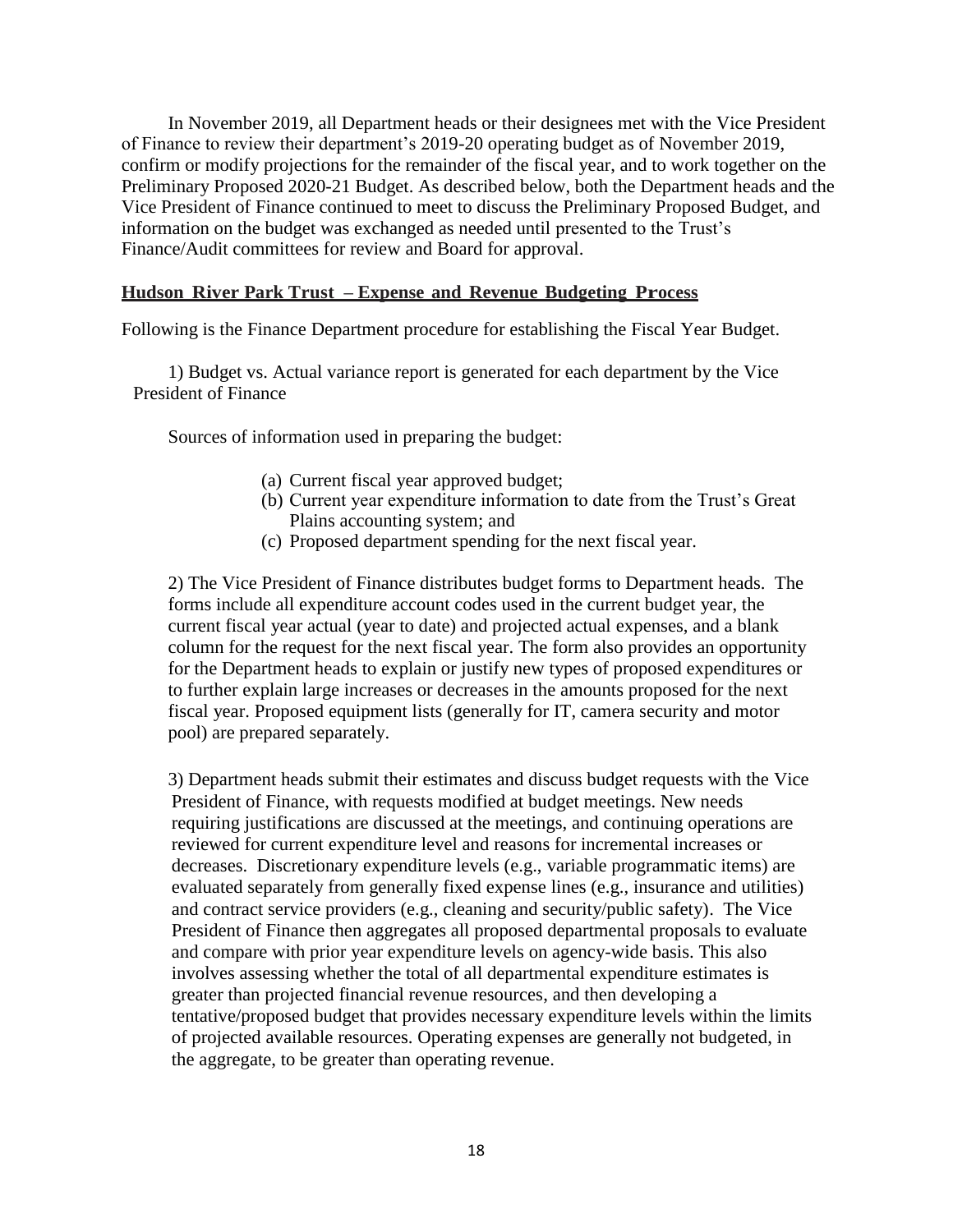4) Capital maintenance projects not already approved by the Board and under contract are treated as a new need each budget year and reviewed with the Facilities Department and Design & Construction Department staffs. Capital maintenance expenditures in excess of net operating surplus are analyzed to determine whether deferrals are possible or outside funding is available. Unfunded but essential capital maintenance is designated for funding from the Trust's reserve.

5) Revenue budget for the next fiscal year is prepared based on:

(a) projected lease rent, concession fees and permit fees, looking at both existing revenue contracts and reasonably expected new revenue contracts; (b) garage revenue based on current year occupancy and rates, anticipated rate increases, calendar year budget prepared by HRPT's independent parking consultant, and expected parking space availability;

- (c) field fees, generally at current year level;
- (d) sponsorships based on existing and reasonably expected new relationships;
- (e) event fees based on expected availability of venues;
- (f) interest income based on anticipated balances and interest rates; and
- (g) expected contributions after consultation with Friends.

6) Personnel services budget for the next fiscal year is prepared after consultation with Department heads on program activity, existing staffing levels, the needs for both seasonal and permanent positions, and a review of the Trust's obligations under a Collective Bargain Agreement with Local 30 of the International Union of Operating Engineers. Any changes in permanent staffing needs are then discussed with the Executive Vice Presidents, Director of Human Resources, and Chief Executive Officer. Health and other fringe benefit costs are analyzed on an employee by employee basis.

7) Once the department budgets are tentatively set and personnel and capital maintenance needs are assessed, the Vice President of Finance reviews them to ensure they are complete, reasonable, and mathematically accurate.

8) After all information is gathered, the Vice President of Finance uses the information from the budget forms to prepare the tentative Preliminary Proposed Budget and meets with the Chief Financial Officer and Chief Executive Officer.

9) Once the Preliminary Proposed Budget is reviewed by the Chief Financial Officer and Chief Executive Officer it is presented to the Audit/Finance committees for review and comments at the beginning of the fourth quarter. Attending the Audit/Finance committee meeting are the Chief Executive Officer, Chief Financial Officer, Executive Vice Presidents, Vice President of Finance, General Counsel and board committee members.

10) The reviewed Preliminary Proposed Budget is placed on the Trust's website and posted for public inspection at locations within the Park.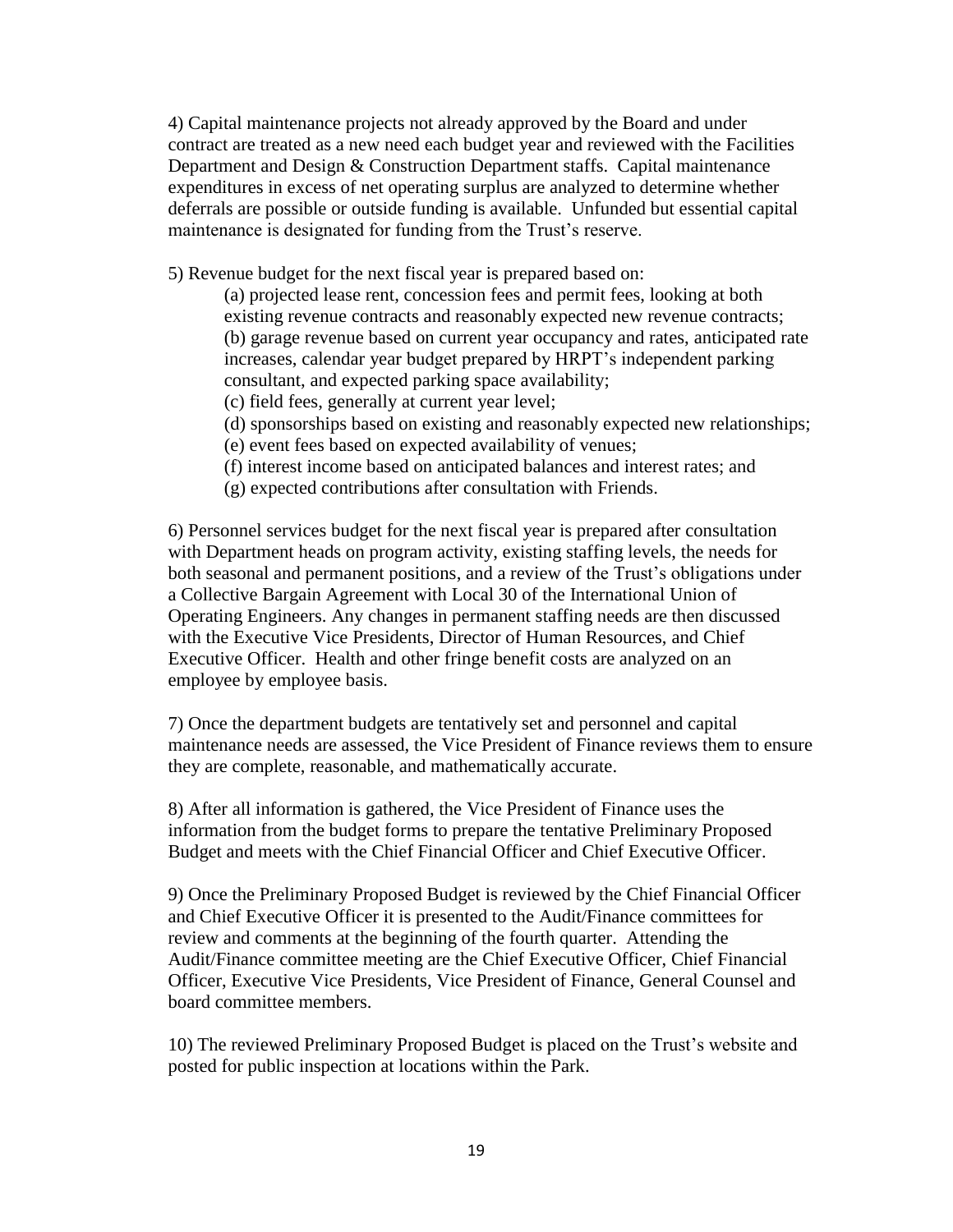11) The Preliminary Proposed Budget is updated to reflect new information and intervening events later in the fourth quarter and receives additional review by the Audit/Finance committee which then refers the Proposed Budget to the full Board for its review and approval.

#### **Administration Department**

In January 2020, the Chief Financial Officer and Vice President of Finance reviewed the Department's 2019-20 operating budget as of December 2019; confirmed projections for the remainder of the fiscal year, and worked together on the 2020-21 operating budget for review and approval by the Chief Executive Officer.

#### **Lease and Parking Revenue**

In November 2019, the Assistant Vice President of Property Management was advised by the Vice President of Finance to work on the FY 2021 budget for the lease and occupancy permit revenue schedule.

The Assistant Vice President follows a listed procedure to generate lease schedules.

- (a) Use current fiscal year lease revenue schedule and review it line by line for each tenant;
- (b) Review permit and leases for escalation clauses;
- (c) Review the term/length of the permits and leases;
- (d) Calculate escalations based on the terms of the permits, concession agreements and leases [some are based on percentage and others are based on Consumer Price Index adjustment];
- (e) Calculate projected PILOT fees for certain leases by referencing the NYC Department of Finance website for tax rates, assessment ratios, and tentative assessed values;
- (f) Calculate estimates for percentage revenue based on the current year actuals for tenants, concessionaires and permittees that pay on percentage of revenue basis;
- (g) Estimate rental/fee revenues based on new potential revenue contracts;
- (h) Prepare a reasonable estimate for vacancy and collections expense; and
- (i) Generate a new net lease schedule for the next fiscal year.

To have better control over income, the Assistant Vice President of Property Management meets a member of Finance Department monthly to review the accounts receivable aging report and reconciles it with the lease schedule.

A review of the lease schedule took place in January between Vice President of Finance and the Chief Financial Officer for the purpose of preparing the Preliminary Proposed Budget. A final review was conducted later in March to prepare the Proposed Budget.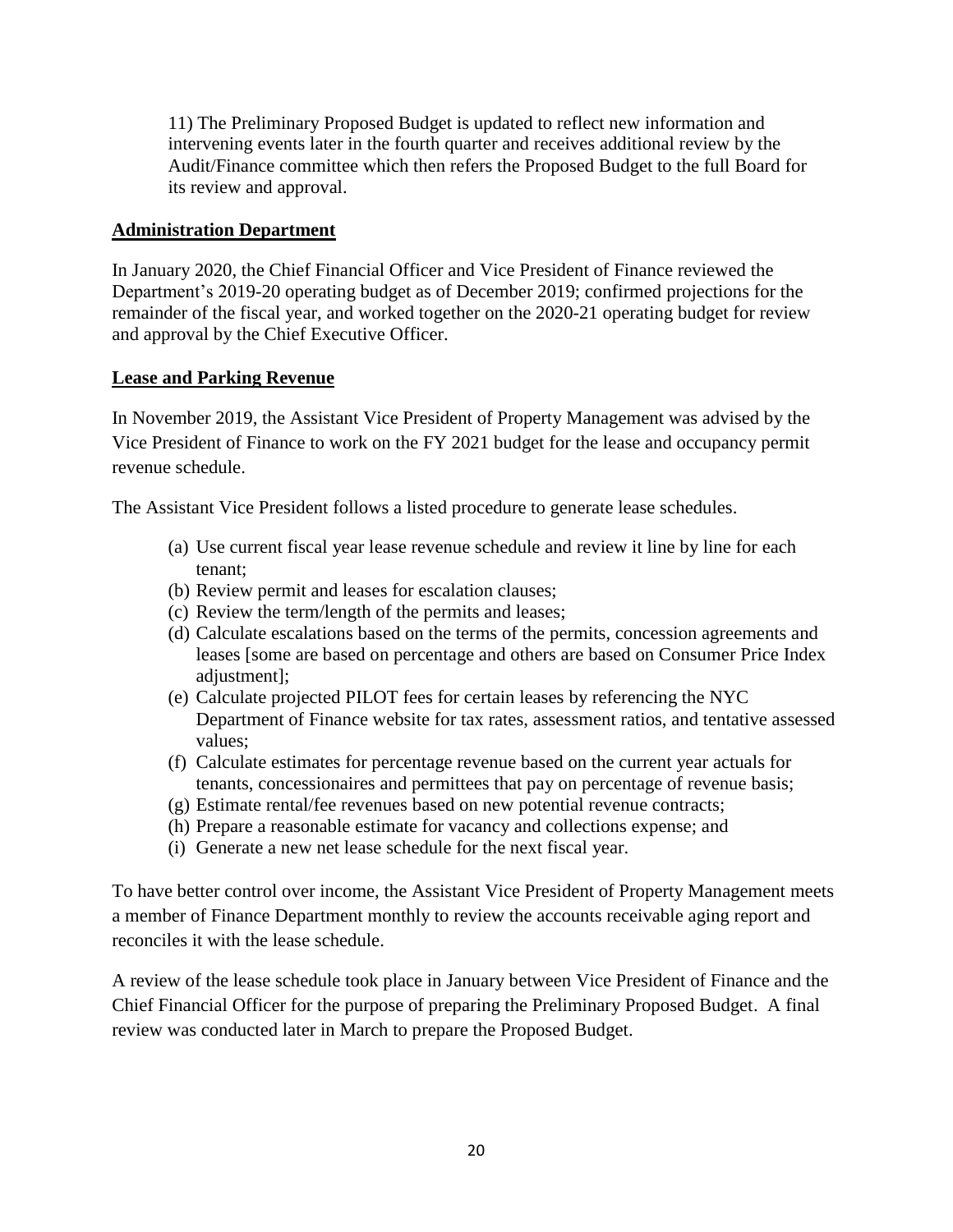## **§ 203.6 (c) A description of the principal budget assumptions, including sources of revenue, staffing, and future collective bargaining costs, and programmatic goals.**

For FY 2021, operating revenue of \$30.1 million is budgeted to be \$4.2 million greater than operating expenses of approximately \$26.0 million. This budgeted operating surplus will be applied to unfunded costs attributable to ongoing capital maintenance needs of \$8.4 million. To the extent that budgeted operating and capital maintenance expenses are authorized and expended during the fiscal year, and no additional operating revenue, capital grants, offsetting air rights proceeds, or contributions are secured, the Trust will a have a deficit of \$4.2 million and experience a decrease in its reserves of an equivalent amount in FY 2021.

The discussion below and referenced exhibits compare the actual results of FY 2019, the approved FY 2020 budget, projected actual revenue and expenses for FY 2020, and proposed FY 2021 budget. Please note that the projected actual expenses for FY 2020 are preliminary and subject to revision as a number of accruals will require further adjustment. Staff will provide final FY 2020 actuals to the Finance/Audit committees and full Board when the fiscal year is closed and audited. In general, projected actual operating results for FY 2020 are expected to be more favorable than budget due to: (1) lower vacancy and collection expenses for leased and permitted space; (2) increased interest income; (3) lower personnel expenses as (a) a budgeted senior staff position was unfilled and other vacancies persisted longer, and (b) overtime for snow removal was not needed, (4) some special projects such as document management were deferred; (5) the use of outside legal counsel was significantly less than anticipated; (6) contracted services such as power washing was less than projected; (7) reimbursement revenue was higher than expected; and (8) portions of the Pier 40 pile repair capital maintenance project were deferred to FY 2021 as contractor performance lagged.

Budget Information is presented in the following order (attached):

**Exhibit 1** lists important budget categories and amounts for the proposed FY 2021 budget, the actuals results for FY 2019, the approved budget for FY 2020 and the projected actual results for FY 2020. Total gross revenue for FY 2020 is projected to be \$3.1 million greater than budget and total operating expenses \$1.5 million less than budgeted. Though impacted by the application of reimbursement revenue from governmental sources and use of dedicated restricted funds (primarily from air rights proceeds), the net surplus (deficit) after capital maintenance (CAPm) and capital equipment expenditures (CAPx) represents the Trust's "bottom line" on a pro forma operating basis. Please note that for accounting purposes under GAAP, most CAPm and CAPx are investments in assets and not expenses, and non-cash expenses such as depreciation are properly deducted from net operating surplus. Due primarily to the amount of reimbursement revenue and restricted funds applied to capital maintenance, the Trust is budgeted to have a pro forma deficit of \$4.2 million in FY 2021. On a GAAP basis, which fully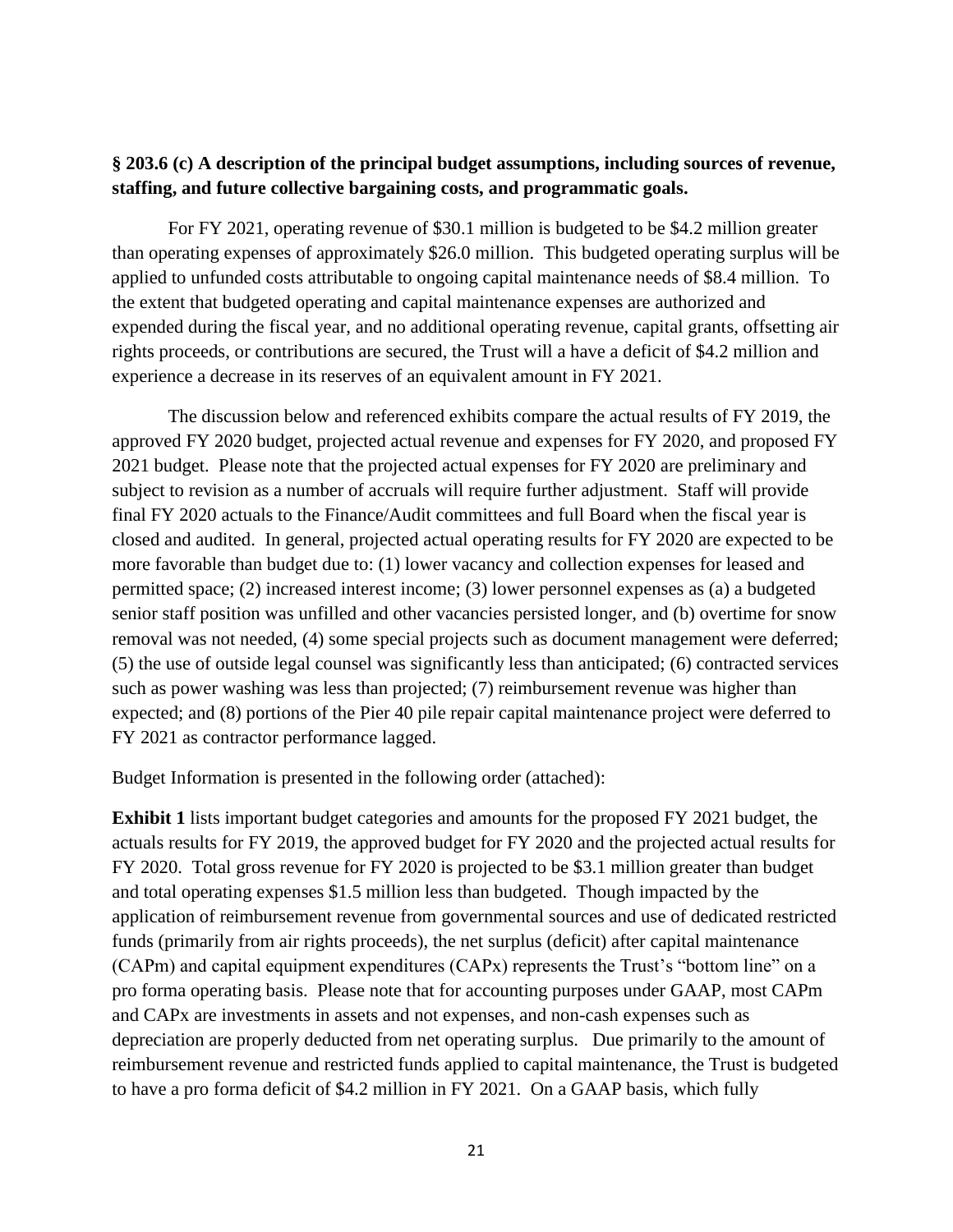recognizes depreciation and does not take into account the application of reimbursement revenue for capital maintenance, the Trust is budgeted to operate at a \$9.7 million deficit in FY 2021.

**Exhibit 2** and accompanying pie charts provide the functional distribution of revenue and expenses projected for the current fiscal year and proposed under the FY 2021 budget. On a year over year budget basis, revenue from all sources is 10% less than budgeted FY 2020. This is primarily the result of COVIID-19 related economic adjustments that are anticipated to adversely impact most sources of earned and other income. Revenue from leases, occupancy permits and concession agreements, and field and event fees is budgeted to decrease by 4%. A sharp decline in percentage rents and fees based on occupant business sales is expected. Parking revenue is budgeted to decrease by 3%. Contributions from Friends is budgeted at \$500,000, which is a decrease of \$600,000 from the budget amount for the current fiscal year. Portions of the expense budget represented by direct park operations, parking, administration (including IT, legal, and property management), labor costs and different categories of revenue are highlighted. Within the functional programmatic expense categories, expenditures for direct park operations are budgeted to increase by 12%, while administration decreases by 2%, and parking operations increase by 3%. The increase in direct park operations results largely from new budgeted studies for the potential redevelopment of Pier 40, roll out of the Trust's new website, and an escalation in prevailing wage for cleaning service contractor employees. Overall personnel services are budgeted to increase by 2%, but the larger increase shown in the Preliminary Proposed Budget has been largely eliminated. Utility costs for FY 2021 are budgeted to increase by 44% over the prior year budget, but this represents only a 2% increase against the projected actual FY 2020 expense as the Trust has now implemented a better meter monitoring system to more accurately budget for this expense.

**Exhibit 3** and accompanying bar chart provide a summary comparison showing differences between the proposed FY 2021 and approved FY 2020 budgets. Capital maintenance for upland and park piers shows a decrease of 58% reflecting the completion of bulkhead work north of Pier 40 in the Morton Street area and at the Pier 66a float bridge. Capital maintenance for Pier 40 is expected to double due to continuation of expanded pile restoration and additional repair projects such as the Pier 40 roof and façade.

**Exhibit 4** and accompanying bar chart present the proposed FY 2021 budget and approved FY 2020 budget revenue categories and amounts, showing an overall decrease of 10%. As discussed above, lease and occupancy permit revenue is budgeted to decrease by 4%, to \$19.1 million. Fees from field use and events are budgeted to decline due to the impact of closures associated with the COVID-19 health crisis. Interest income is lower reflecting reduced yields on investments in short term securities.

**Exhibit 5** and accompanying bar chart compare proposed FY 2021 and approved FY 2020 budgets for personnel services, including both direct payroll and fringe benefits increase of 2%. The increase in the personnel services budget reflects, in part, a budgeted headcount increase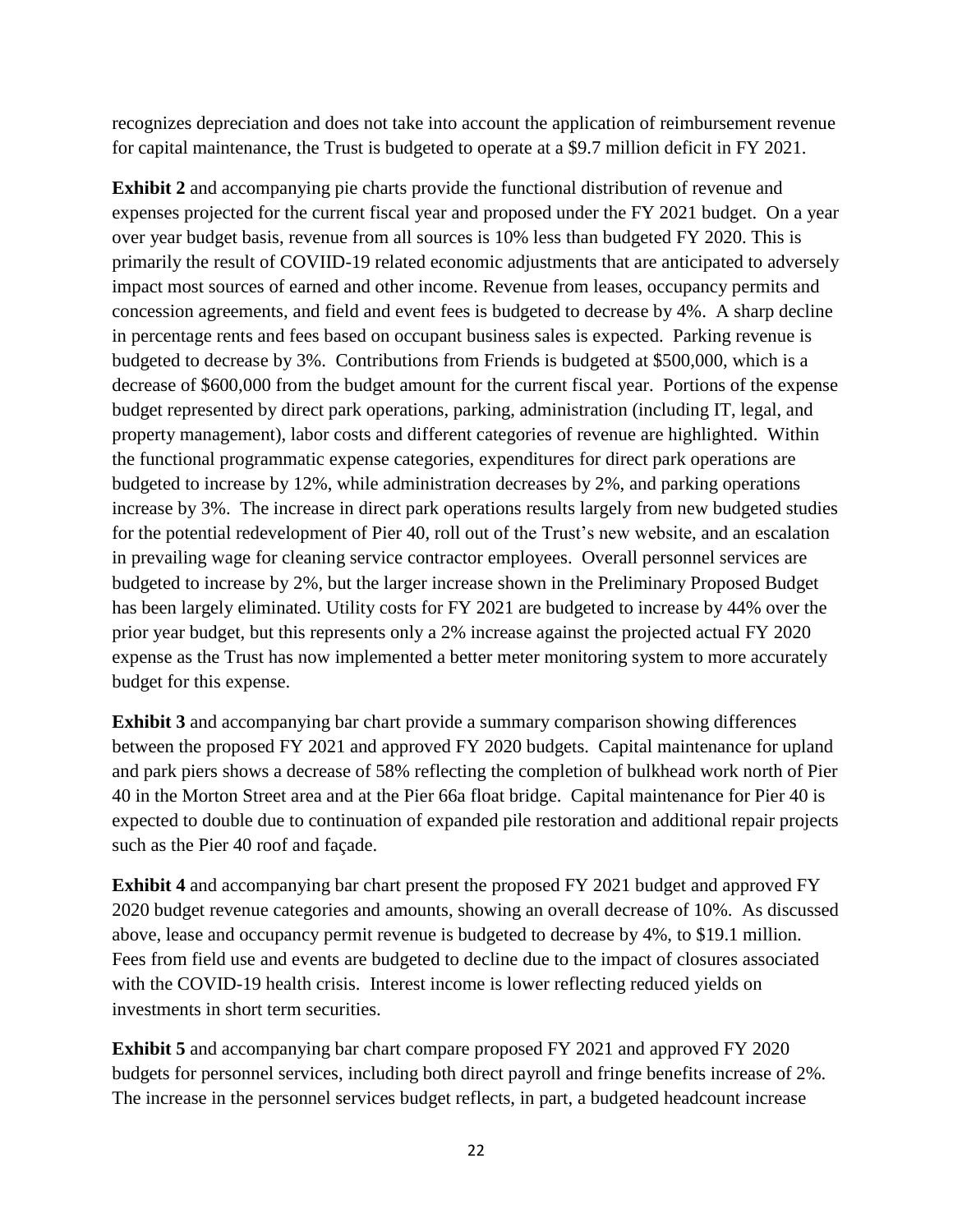from 82 (83 actual) to 84 full time positions. Nine new positions previously budgeted in the FY 2021 Preliminary Proposed Budget to reflect expanded responsibilities in operations, horticulture, maintenance, facilities, estuary lab, and administration have been reduced to one.

**Exhibit 6** indicates that total OTPS expenses for FY 2021 are proposed to be increased by 15% as compared to the prior year budget. This results primarily from amounts budgeted for Pier 40 and Pier 76 engineering and planning studies.

**Exhibit 7** lists \$46.7 million of capital expenditures budgeted for equipment and software at \$1.3 million, and capital maintenance at \$45.4 million. We provide a separate breakdown for capital maintenance for upland parks and piers at \$4.5 million, marine at \$2.6 million, and Pier 40 (including pile repair) at \$38.4 million. These capital maintenance amounts are "gross," i.e., before reimbursement or application of restricted funds dedicated to Pier 40 infrastructure repair.

## **§ 203.6 (d) A self-assessment of budgetary risks.**

The Authority prepares a self-assessment of budgetary risks and reviews it on an annual basis with the Finance/Audit committees before the next fiscal year budget is presented for approval by the full Board of Directors.

## **§ 203.6 (e) A revised forecast of the current year's budget.**

The Authority did not revise the budget during the current fiscal year.

## **§ 203.6 (f) A reconciliation that identifies all changes in estimates from the projections in the previously approved budget or plan.**

Variance over 10% is considered material for each revenue and cost line item and explanations are provided. There are no changes in budgetary estimates from the previously approved budget plan.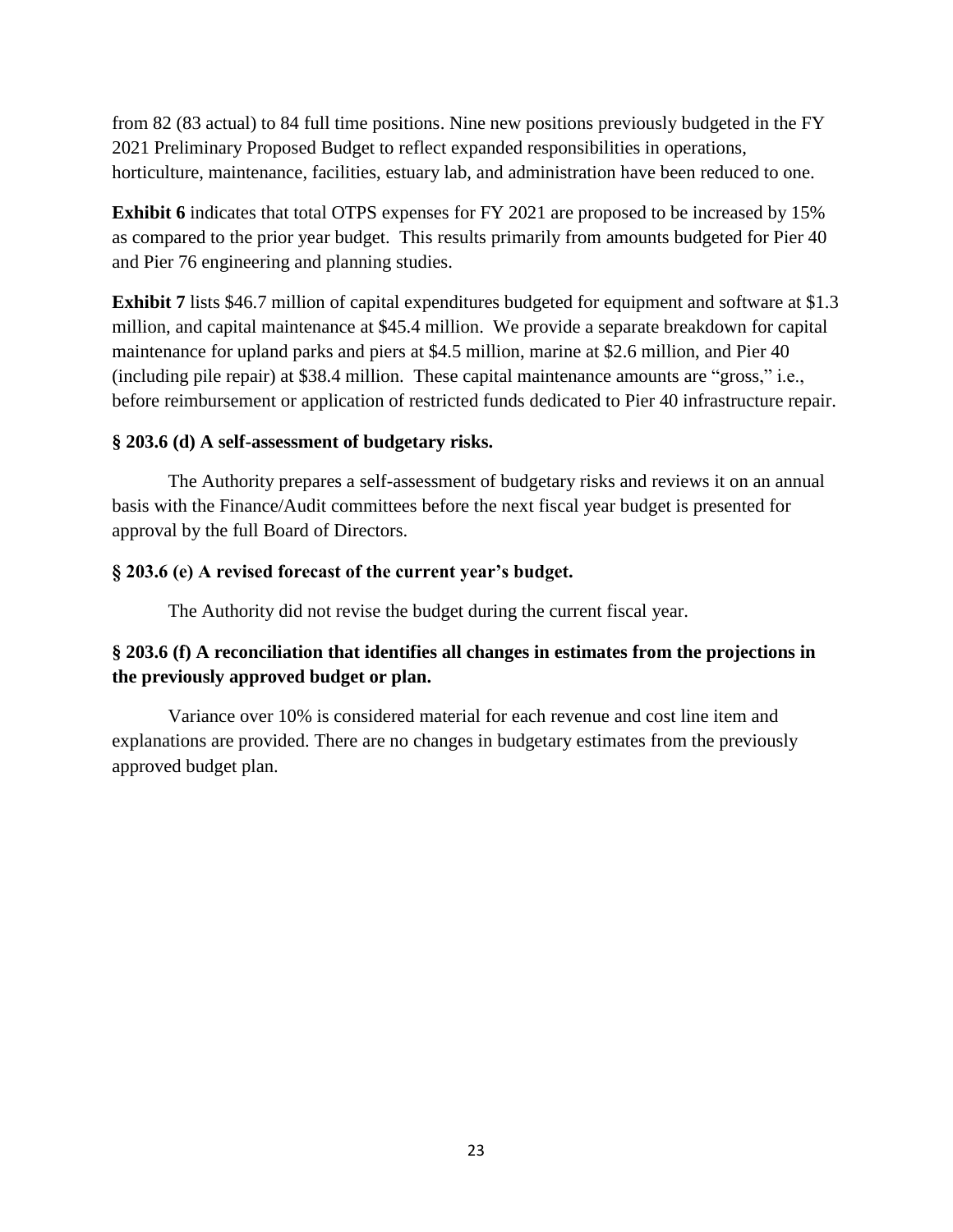|                                                                                           | <b>Actual</b>   | <b>Projected Actual</b> | <b>Proposed Budget</b> |  |  |  |  |
|-------------------------------------------------------------------------------------------|-----------------|-------------------------|------------------------|--|--|--|--|
|                                                                                           | 2019            | 2020                    | 2021                   |  |  |  |  |
| <b>Operating revenue:</b>                                                                 |                 |                         |                        |  |  |  |  |
| Lease & permit revenue                                                                    | \$27,560,697    | \$22,549,734            | \$19,138,196           |  |  |  |  |
| Parking revenue                                                                           | \$7,580,553     | \$7,639,563             | \$7,535,628            |  |  |  |  |
| Fees and other revenue                                                                    | \$2,120,859     | \$2,180,212             | \$1,431,500            |  |  |  |  |
| Contributions & Grants                                                                    | \$3,283,130     | \$2,000,000             | \$1,825,000            |  |  |  |  |
| Interest                                                                                  | \$1,889,522     | \$3,376,130             | \$1,477,872            |  |  |  |  |
| <b>Restricted for Capital</b>                                                             | $(\$2,250,000)$ | (\$1,350,000)           | (\$1,250,000)          |  |  |  |  |
| <b>Total Operating Revenue</b>                                                            | \$40,184,761    | \$36,395,639            | \$30,158,196           |  |  |  |  |
|                                                                                           |                 |                         |                        |  |  |  |  |
|                                                                                           |                 |                         |                        |  |  |  |  |
| <b>Operating expenses:</b>                                                                |                 |                         |                        |  |  |  |  |
| Employee compensation and benefits                                                        | \$10,465,168    | \$11,737,017            | \$12,547,121           |  |  |  |  |
| <b>Other Expenses</b>                                                                     | \$22,759,975    | \$24,374,321            | \$27,329,576           |  |  |  |  |
| <b>Total Operating Expense</b>                                                            | \$33,225,143    | \$36,111,338            | \$39,876,697           |  |  |  |  |
|                                                                                           |                 |                         |                        |  |  |  |  |
| Note:                                                                                     |                 |                         |                        |  |  |  |  |
| (a) Employee compensation and benefits includes Personnel, Fringe Benefits and Other Post |                 |                         |                        |  |  |  |  |
| <b>Employment Benefit expenses</b>                                                        |                 |                         |                        |  |  |  |  |
| (b) Other Expenses includes OTPS and Depreciation expenses                                |                 |                         |                        |  |  |  |  |

**§ 203.6 (g) A statement of the last completed fiscal year's actual financial performance in categories consistent with the proposed budget or financial plan.**

**§ 203.6 (h) A projection of the number of employees, including sources of funding, the numbers of full-time and full-time equivalents, and functional classifications.**

## **The Organization:**

Full-time employees = 84

Part-time employees  $= 5$ 

Seasonal employees = 38

Source of funding = HRPT Operating Revenue

**§ 203.6 (i) A statement of each revenue-enhancement and cost-reduction initiative that represents a component of any gap-closing program and the annual impact on revenues, expenses, and staffing.**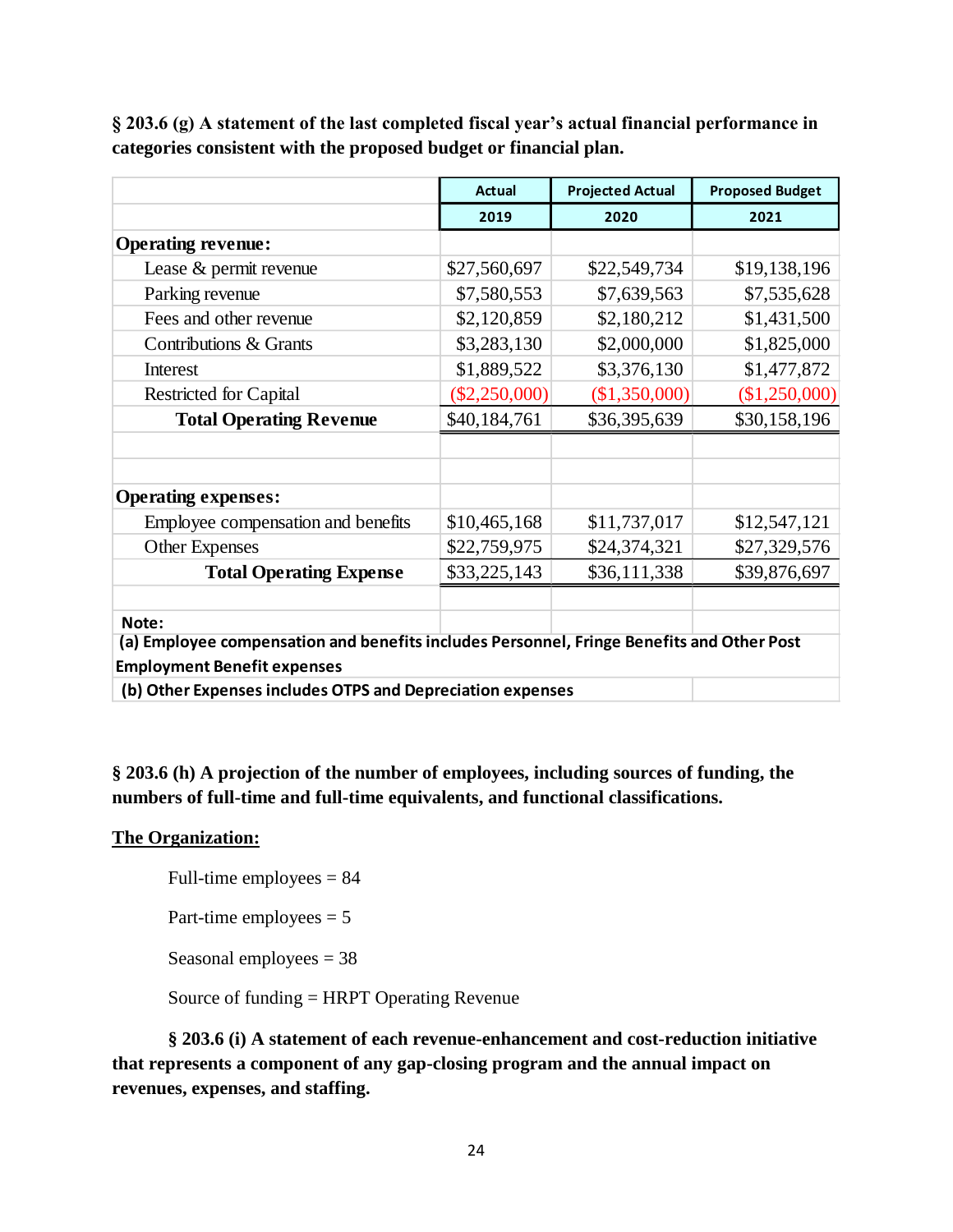N/A, projected actual results were above budget and expenses below budget for current fiscal year.

**§ 203.6 (j) A statement of the source and amount of any material non-recurring resource that is planned for use in any given fiscal year.**

N/A for FY 2021

## **§ 203.6 (k) A statement of any transactions that shift material resources from one year to another and the amount of any reserves.**

Not applicable; all resources were recorded when received or accrued.

**§ 203.6 (l) A statement of borrowed debt projected to be outstanding at the end of each fiscal year covered by the budget or financial plan; the planned use or purpose of debt issuances; scheduled debt service payments for both issued and proposed debt; the principal amount of proposed debt and assumed interest rate(s); debt service for each issuance as a percentage of total pledged revenues, listed by type or category of pledged revenues; cumulative debt service as a percentage of available revenues; and amount of debt that can be issued until legal limits are met.**

Not applicable